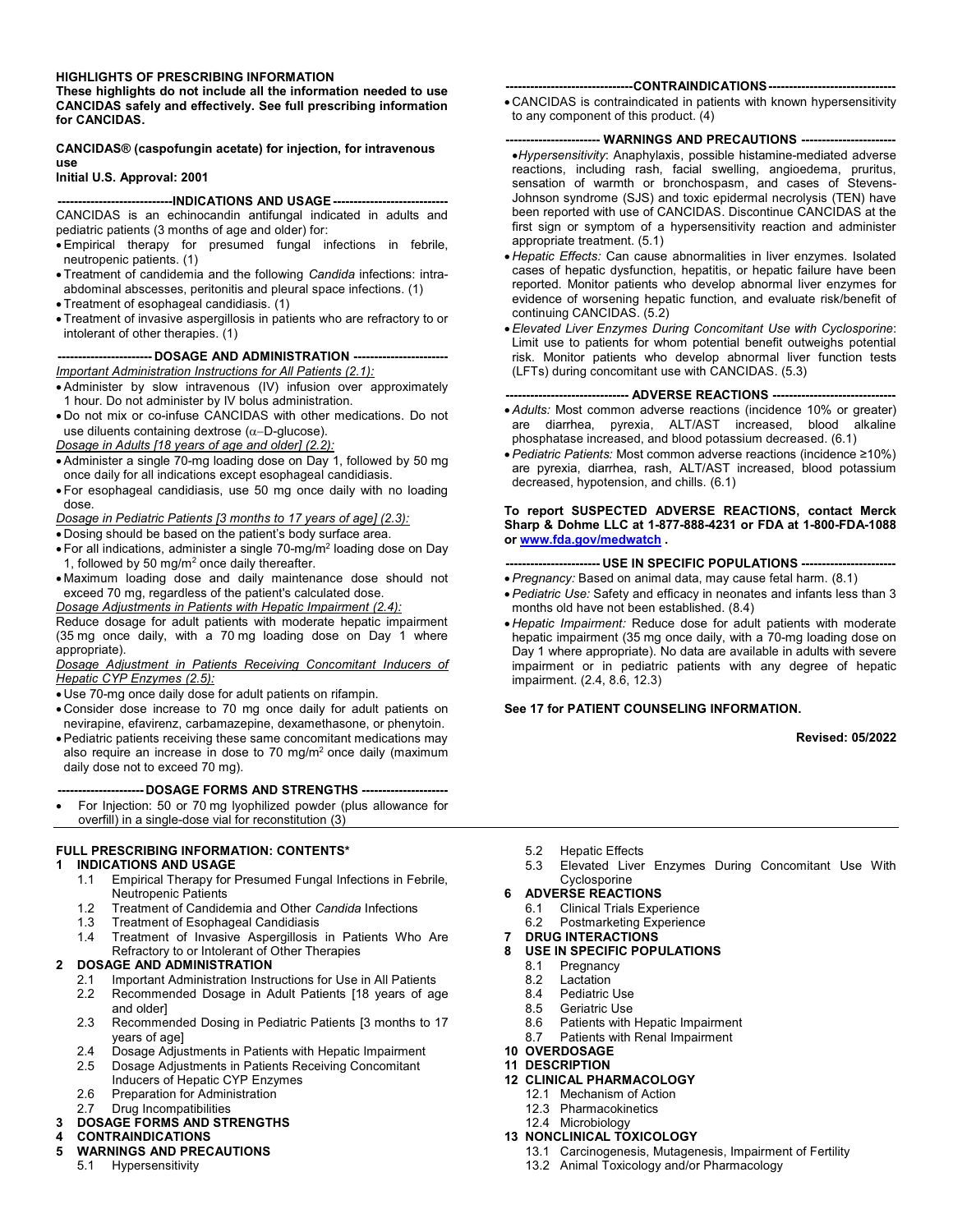#### **14 CLINICAL STUDIES**

- 14.1 Empirical Therapy in Febrile, Neutropenic Patients
- 14.2 Candidemia and the Following other *Candida* Infections: Intra-Abdominal Abscesses, Peritonitis and Pleural Space Infections
- 14.3 Esophageal Candidiasis (and information on oropharyngeal candidiasis)
- 14.4 Invasive Aspergillosis

# **FULL PRESCRIBING INFORMATION**

# **1 INDICATIONS AND USAGE**

# **1.1 Empirical Therapy for Presumed Fungal Infections in Febrile, Neutropenic Patients**

CANCIDAS® is indicated as empirical therapy for presumed fungal infections in febrile, neutropenic adult and pediatric patients (3 months of age and older) *[see Clinical Studies (14.1, 14.5)].*

#### **1.2 Treatment of Candidemia and Other** *Candida* **Infections**

CANCIDAS is indicated for the treatment of candidemia and the following candida infections: intra-abdominal abscesses, peritonitis, and pleural space infections in adult and pediatric patients (3 months of age and older) *[see Clinical Studies (14.2, 14.5)].*

*Limitations of Use:* CANCIDAS has not been studied in endocarditis, osteomyelitis, and meningitis due to *Candida*.

#### **1.3 Treatment of Esophageal Candidiasis**

CANCIDAS is indicated for the treatment of esophageal candidiasis in adult and pediatric patients (3 months of age and older) *[see Clinical Studies (14.3, 14.5)].*

*Limitations of Use:* CANCIDAS has not been approved for the treatment of oropharyngeal candidiasis (OPC). In the study that evaluated the efficacy of caspofungin in the treatment of esophageal candidiasis, patients with concomitant OPC had higher relapse rate of the OPC *[see Clinical Studies (14.3)].*

#### **1.4 Treatment of Invasive Aspergillosis in Patients Who Are Refractory to or Intolerant of Other Therapies**

CANCIDAS is indicated for the treatment of invasive aspergillosis in adult and pediatric patients (3 months of age and older) who are refractory to or intolerant of other therapies *[see Clinical Studies (14.4, 14.5)].*

*Limitations of Use:* CANCIDAS has not been studied as initial therapy for invasive aspergillosis.

# **2 DOSAGE AND ADMINISTRATION**

# **2.1 Important Administration Instructions for Use in All Patients**

Administer CANCIDAS by slow intravenous (IV) infusion over approximately 1 hour. Do not administer CANCIDAS by IV bolus administration.

# **2.2 Recommended Dosage in Adult Patients [18 years of age and older]**

The dosage and duration of CANCIDAS treatment for each indication are as follows:

*Empirical Therapy for Presumed Fungal Infections in Febrile Neutropenic Patients*

Administer a single 70-mg loading dose on Day 1, followed by 50 mg once daily thereafter. Duration of treatment should be based on the patient's clinical response. Continue empirical therapy until resolution of neutropenia. In general, treat patients found to have a fungal infection for a minimum of 14 days after the last positive culture and continue treatment for at least 7 days after both neutropenia and clinical symptoms are resolved. If the 50-mg dose is well tolerated but does not provide an adequate clinical response, the daily dose can be increased to 70 mg.

*Candidemia and Other Candida Infections* 

Administer a single 70-mg loading dose on Day 1, followed by 50 mg once daily thereafter. Duration of treatment should be dictated by the patient's clinical and microbiological response. In general, continue antifungal therapy for at least 14 days after the last positive culture. Patients with neutropenia who remain persistently neutropenic may warrant a longer course of therapy pending resolution of the neutropenia. *Esophageal Candidiasis*

The dose is 50 mg once daily for 7 to 14 days after symptom resolution. A 70-mg loading dose has not been studied for this indication. Because of the risk of relapse of oropharyngeal candidiasis in patients with HIV infections, suppressive oral therapy could be considered *[see Clinical Studies (14.3)]. Invasive Aspergillosis*

Administer a single 70-mg loading dose on Day 1, followed by 50 mg once daily thereafter. Duration of treatment should be based upon the severity of the patient's underlying disease, recovery from immunosuppression, and clinical response.

14.5 Pediatric Patients

**15 REFERENCES**

**16 HOW SUPPLIED/STORAGE AND HANDLING**

**17 PATIENT COUNSELING INFORMATION**

\*Sections or subsections omitted from the full prescribing information are not listed.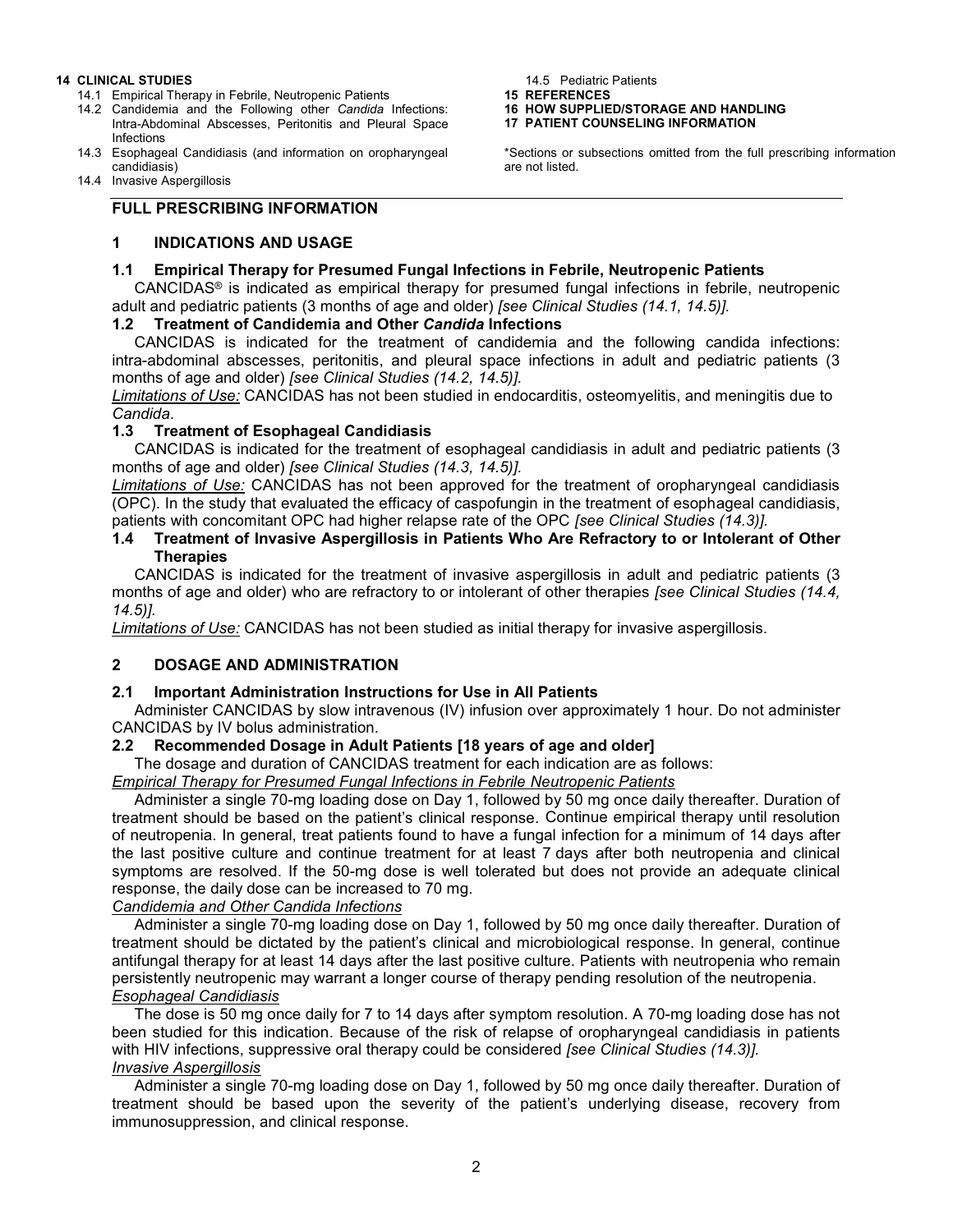#### **2.3 Recommended Dosing in Pediatric Patients [3 months to 17 years of age]**

For all indications, administer a single 70 mg/m<sup>2</sup> loading dose on Day 1, followed by 50 mg/m<sup>2</sup> once daily thereafter. **The maximum loading dose and the daily maintenance dose should not exceed 70 mg, regardless of the patient's calculated dose.** Dosing in pediatric patients (3 months to 17 years of age) should be based on the patient's body surface area (BSA) as calculated by the Mosteller Formula *[see References (15)]:*

$$
BSA (m2) = \sqrt{\frac{Height (cm) \times Weight (kg)}{3600}}
$$

Following calculation of the patient's BSA, the loading dose in milligrams should be calculated as BSA (m²) X 70 mg/m². The maintenance dose in milligrams should be calculated as BSA (m²) X 50 mg/m².

Duration of treatment should be individualized to the indication, as described for each indication in adults *[see Dosage and Administration (2.2)].* If the 50-mg/m<sup>2</sup>daily dose is well tolerated but does not provide an adequate clinical response, the daily dose can be increased to 70 mg/m<sup>2</sup> daily (not to exceed 70 mg).

#### **2.4 Dosage Adjustments in Patients with Hepatic Impairment**

Adult patients with mild hepatic impairment (Child-Pugh score 5 to 6) do not need a dosage adjustment. For adult patients with moderate hepatic impairment (Child-Pugh score 7 to 9), CANCIDAS 35 mg once daily is recommended based upon pharmacokinetic data *[see Clinical Pharmacology (12.3)]* with a 70-mg loading dose administered on Day 1 where appropriate. There is no clinical experience in adult patients with severe hepatic impairment (Child-Pugh score greater than 9) and in pediatric patients with any degree of hepatic impairment.

#### **2.5 Dosage Adjustments in Patients Receiving Concomitant Inducers of Hepatic CYP Enzymes** Adult Patients:

Adult patients on rifampin should receive 70 mg of CANCIDAS once daily. When CANCIDAS is coadministered to adult patients with other inducers of hepatic CYP enzymes such as nevirapine, efavirenz, carbamazepine, dexamethasone, or phenytoin, administration of a daily dose of 70 mg of CANCIDAS should be considered *[see Drug Interactions (7)].*

Pediatric Patients:

Pediatric patients on rifampin should receive 70 mg/m<sup>2</sup> of CANCIDAS daily (not to exceed an actual daily dose of 70 mg). When CANCIDAS is co-administered to pediatric patients with other inducers of hepatic CYP enzymes, such as efavirenz, nevirapine, phenytoin, dexamethasone, or carbamazepine, a CANCIDAS dose of 70 mg/m<sup>2</sup> once daily (not to exceed 70 mg) should be considered *[see Drug Interactions (7)].*

#### **2.6 Preparation for Administration**

#### *Reconstitution of CANCIDAS for Intravenous Infusion*

- A. Equilibrate the refrigerated vial of CANCIDAS to room temperature.
- B. Aseptically add 10.8 mL of 0.9% Sodium Chloride Injection, Sterile Water for Injection, Bacteriostatic Water for Injection with methylparaben and propylparaben, or Bacteriostatic Water for Injection with 0.9% benzyl alcohol to the vial.
- C. Each vial of CANCIDAS contains an intentional overfill of CANCIDAS. Thus, the volume of diluent to be added to each vial and the drug concentration of the resulting solution is listed in Table 1 below.

| סת שוט ויי הייט וויטווויסט וויטו ויטו וויטווויסט ויי הייטו |                          |                                |  |  |
|------------------------------------------------------------|--------------------------|--------------------------------|--|--|
| <b>CANCIDAS vial (equivalent)</b>                          | <b>Volume of diluent</b> | <b>Resulting Concentration</b> |  |  |
| to caspofungin)                                            | to be added*             | following Reconstitution       |  |  |
| 50 <sub>mg</sub>                                           | 10.8 mL                  | $5 \text{ ma/mL}$              |  |  |
| 70 mg                                                      | $10.8$ mL                | 7 mg/mL                        |  |  |

#### **Table 1: Information for Preparation of CANCIDAS**

\* Reconstitution volume of diluent to be added is based on the overfill amount of caspofungin (54.6 mg and 75.6 mg, respectively).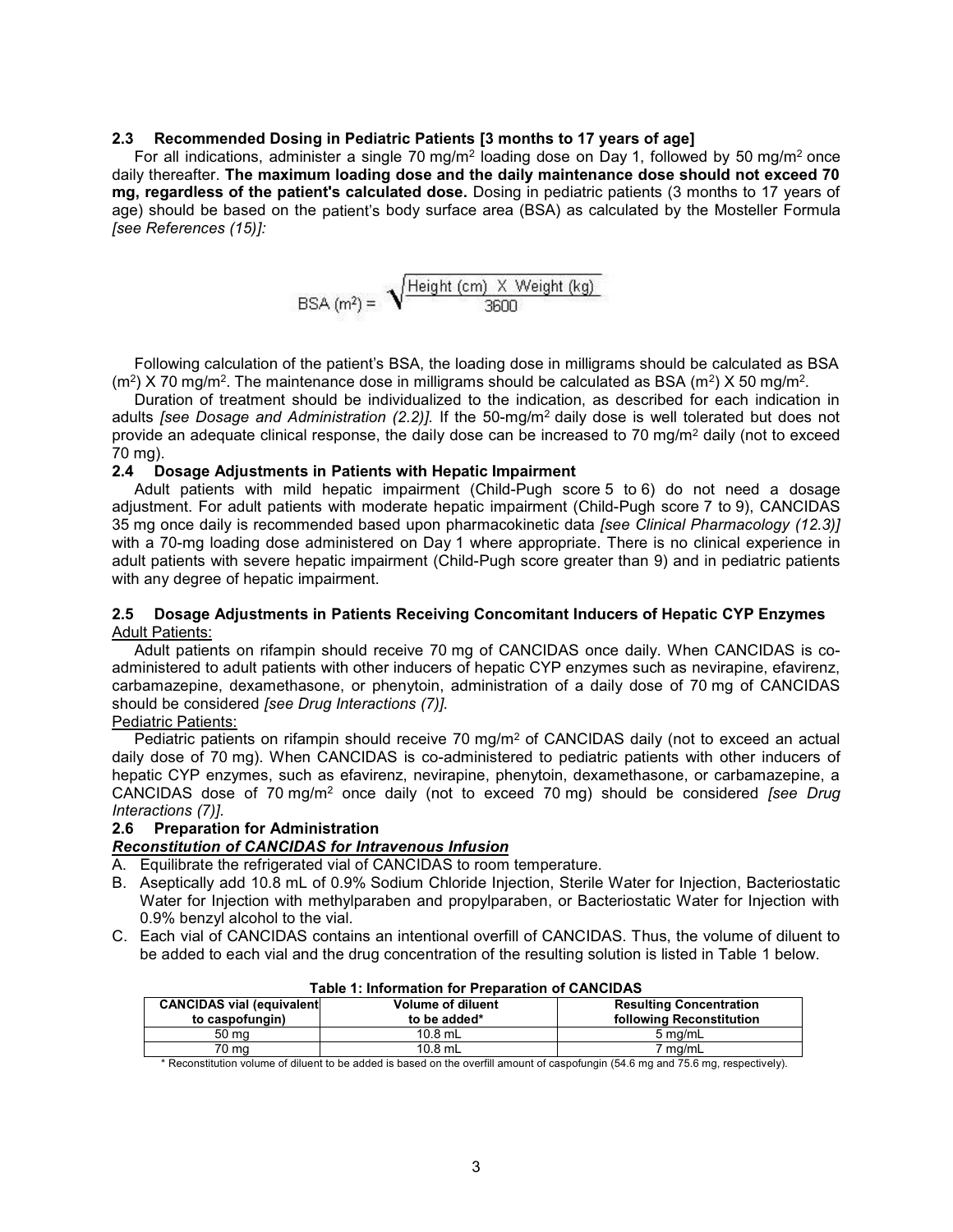- D. The white to off-white cake will dissolve completely. Mix gently until a clear solution is obtained. Visually inspect the reconstituted solution for particulate matter or discoloration during reconstitution and prior to infusion. Do not use if the solution is cloudy or has precipitated.
- E. The reconstituted solution of CANCIDAS in the vial may be stored for up to one hour at  $\leq 25^{\circ}$ C  $(\leq 77^{\circ}F)$  prior to the preparation of the infusion solution in the intravenous bag or bottle.

F. CANCIDAS vials are for single-dose only. Discard unused portion.

# *Dilution of the Reconstituted Solution in the Intravenous Bag for Infusion*

- A. Aseptically transfer the appropriate volume (mL) of reconstituted CANCIDAS to an intravenous (IV) bag (or bottle) containing 250 mL of 0.9%, 0.45%, or 0.225% Sodium Chloride Injection or Lactated Ringers Injection.
- B. Alternatively, the volume (mL) of reconstituted CANCIDAS can be added to a reduced volume of 0.9%, 0.45%, or 0.225% Sodium Chloride Injection or Lactated Ringers Injection, not to exceed a final concentration of 0.5 mg/mL.
- C. This diluted infusion solution in the intravenous bag or bottle must be used within 24 hours if stored at  $\leq$ 25°C ( $\leq$ 77°F) or within 48 hours if stored refrigerated at 2 to 8°C (36 to 46°F).

# *Important Reconstitution and Dilution Instructions for Pediatric Patients 3 Months of Age and Older*

Follow the reconstitution procedures described above using either the 70-mg or 50-mg vial to create the reconstituted solution *[see Dosage and Administration (2.3)]*. From the reconstituted solution in the vial, remove the volume of drug equal to the calculated loading dose or calculated maintenance dose based on a concentration of 7 mg/mL (if reconstituted from the 70-mg vial) or a concentration of 5 mg/mL (if reconstituted from the 50-mg vial).

The choice of vial should be based on total milligram dose of drug to be administered to the pediatric patient. To help ensure accurate dosing, it is recommended for pediatric doses less than 50 mg that 50 mg vials (with a concentration of 5 mg/mL) be used if available. The 70-mg vial should be reserved for pediatric patients requiring doses greater than 50 mg.

*The maximum loading dose and the daily maintenance dose should not exceed 70 mg, regardless of the patient's calculated dose.*

# **2.7 Drug Incompatibilities**

Do not mix or co-infuse CANCIDAS with other medications, as there are no data available on the compatibility of CANCIDAS with other intravenous substances, additives, or medications.

Do not use diluents containing dextrose (α-D-glucose), as CANCIDAS is not stable in diluents containing dextrose.

# **3 DOSAGE FORMS AND STRENGTHS**

CANCIDAS 50 mg is a white to off-white lyophilized cake or powder for reconstitution in a single-dose glass vial with a red aluminum band and a plastic cap. CANCIDAS 50-mg vial contains 50 mg of caspofungin equivalent to 55.5 mg of caspofungin acetate.

CANCIDAS 70 mg is a white to off-white lyophilized cake or powder for reconstitution in a single-dose glass vial with a yellow/orange aluminum band and a plastic cap. CANCIDAS 70-mg vial contains 70 mg of caspofungin equivalent to 77.7 mg of caspofungin acetate.

# **4 CONTRAINDICATIONS**

CANCIDAS is contraindicated in patients with known hypersensitivity (e.g., anaphylaxis) to any component of this product *[see Adverse Reactions (6)]*.

# **5 WARNINGS AND PRECAUTIONS**

#### **5.1 Hypersensitivity**

Anaphylaxis and other hypersensitivity reactions have been reported during administration of CANCIDAS.

Possible histamine-mediated adverse reactions, including rash, facial swelling, angioedema, pruritus, sensation of warmth or bronchospasm have been reported.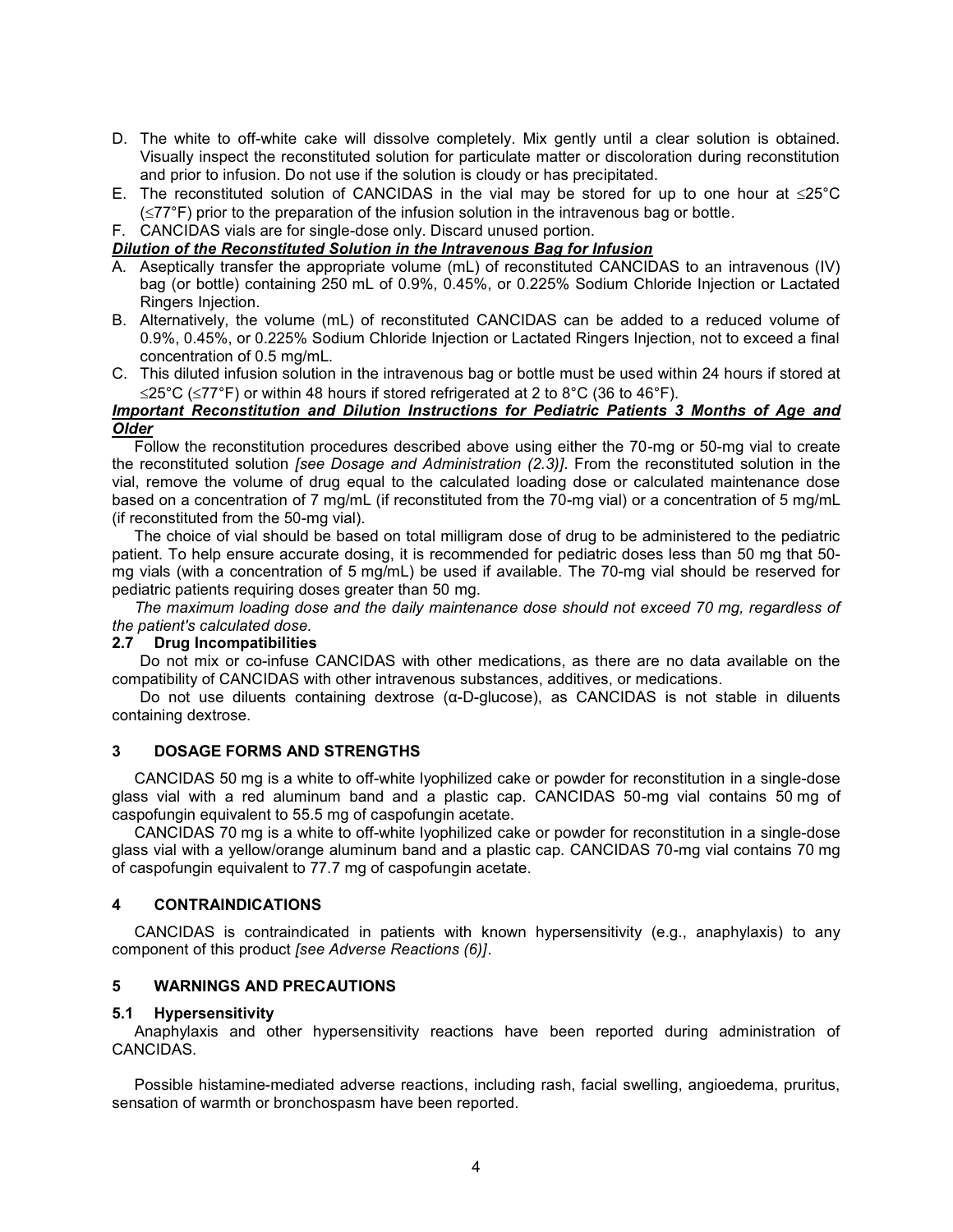Cases of Stevens-Johnson syndrome (SJS) and toxic epidermal necrolysis (TEN), some with a fatal outcome, have been reported with use of CANCIDAS *[see Adverse Reactions (6.2)]*.

Discontinue CANCIDAS at the first sign or symptom of a hypersensitivity reaction and administer appropriate treatment.

# **5.2 Hepatic Effects**

Laboratory abnormalities in liver function tests have been seen in healthy volunteers and in adult and pediatric patients treated with CANCIDAS. In some adult and pediatric patients with serious underlying conditions who were receiving multiple concomitant medications with CANCIDAS, isolated cases of clinically significant hepatic dysfunction, hepatitis, and hepatic failure have been reported; a causal relationship to CANCIDAS has not been established. Monitor patients who develop abnormal liver function tests during CANCIDAS therapy for evidence of worsening hepatic function and evaluated for risk/benefit of continuing CANCIDAS therapy.

# **5.3 Elevated Liver Enzymes During Concomitant Use With Cyclosporine**

Elevated liver enzymes have occurred in patients receiving CANCIDAS and cyclosporine concomitantly. Only use CANCIDAS and cyclosporine in those patients for whom the potential benefit outweighs the potential risk. Patients who develop abnormal liver enzymes during concomitant therapy should be monitored and the risk/benefit of continuing therapy should be evaluated.

# **6 ADVERSE REACTIONS**

The following serious adverse reactions are discussed in detail in another section of the labeling:

- Hypersensitivity *[see Warnings and Precautions (5.1)]*
- Hepatic Effects *[see Warnings and Precautions (5.2)]*
- Elevated Liver Enzymes During Concomitant Use With Cyclosporine *[see Warnings and Precautions (5.3)]*

# **6.1 Clinical Trials Experience**

Because clinical trials are conducted under widely varying conditions, adverse reaction rates observed in clinical trials of CANCIDAS cannot be directly compared to rates in clinical trials of another drug and may not reflect the rates observed in practice.

# *Clinical Trials Experience in Adults*

The overall safety of CANCIDAS was assessed in 1865 adult individuals who received single or multiple doses of CANCIDAS: 564 febrile, neutropenic patients (empirical therapy study); 382 patients with candidemia and/or intra-abdominal abscesses, peritonitis, or pleural space infections (including 4 patients with chronic disseminated candidiasis); 297 patients with esophageal and/or oropharyngeal candidiasis; 228 patients with invasive aspergillosis; and 394 individuals in phase I studies. In the empirical therapy study patients had undergone hematopoietic stem-cell transplantation or chemotherapy. In the studies involving patients with documented *Candida* infections, the majority of the patients had serious underlying medical conditions (e.g., hematologic or other malignancy, recent major surgery, HIV) requiring multiple concomitant medications. Patients in the noncomparative *Aspergillus* studies often had serious predisposing medical conditions (e.g., bone marrow or peripheral stem cell transplants, hematologic malignancy, solid tumors or organ transplants) requiring multiple concomitant medications. *Empirical Therapy for Presumed Fungal Infections in Febrile Neutropenic Patients*

In the randomized, double-blinded empirical therapy study, patients received either CANCIDAS 50 mg/day (following a 70-mg loading dose) or AmBisome® (amphotericin B liposome for injection, 3 mg/kg/day). In this study clinical or laboratory hepatic adverse reactions were reported in 39% and 45% of patients in the CANCIDAS and AmBisome groups, respectively. Also reported was an isolated, serious adverse reaction of hyperbilirubinemia. Adverse reactions occurring in 7.5% or greater of the patients in either treatment group are presented in Table 2.

#### **Table 2: Adverse Reactions Among Patients with Persistent Fever and Neutropenia Incidence 7.5% or greater for at Least One Treatment Group**

|                   | moldence 1.0 % or greater for at Ecast One freatment Oroup |                          |
|-------------------|------------------------------------------------------------|--------------------------|
| Adverse Reactions | CANCIDAS                                                   | AmBisome'                |
|                   | N=564 (percent)                                            | $N = 547$<br>' (nercent. |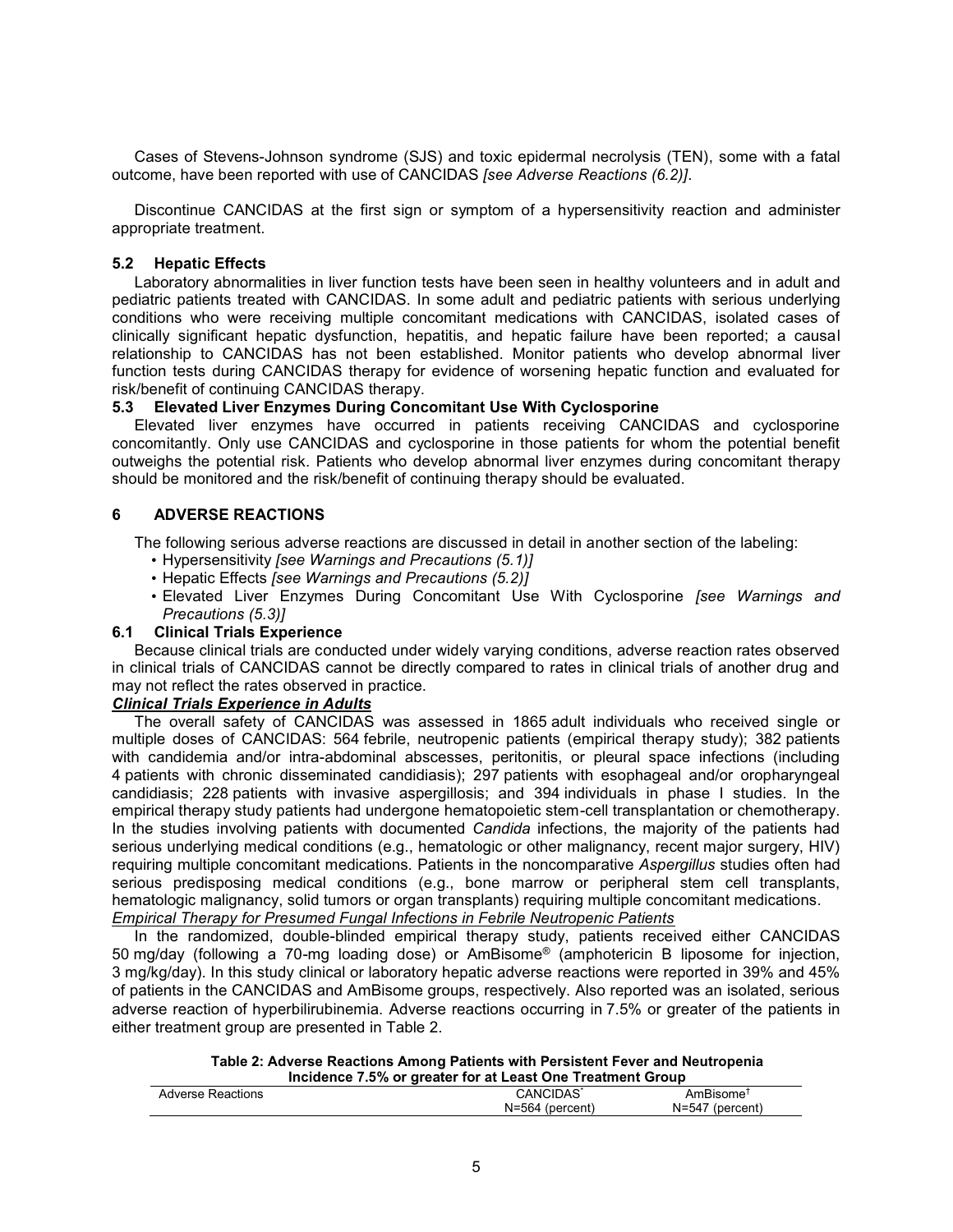| All Systems, Any Adverse Reaction                      | 95             | 97 |
|--------------------------------------------------------|----------------|----|
| Investigations                                         | 58             | 63 |
| Alanine Aminotransferase Increased                     | 18             | 20 |
| Blood Alkaline Phosphatase Increased                   | 15             | 23 |
| <b>Blood Potassium Decreased</b>                       | 15             | 23 |
| Aspartate Aminotransferase Increased                   | 14             | 17 |
| <b>Blood Bilirubin Increased</b>                       | 10             | 14 |
| <b>Blood Magnesium Decreased</b>                       | 7              | 9  |
| <b>Blood Glucose Increased</b>                         | 6              | 9  |
| <b>Bilirubin Conjugated Increased</b>                  | 5              | 9  |
| <b>Blood Urea Increased</b>                            | 4              | 8  |
| <b>Blood Creatinine Increased</b>                      | 3              | 11 |
| <b>General Disorders and Administration Site</b>       | 57             | 63 |
| <b>Conditions</b>                                      |                |    |
| Pyrexia                                                | 27             | 29 |
| Chills                                                 | 23             | 31 |
| Edema Peripheral                                       | 11             | 12 |
| Mucosal Inflammation                                   | 6              | 8  |
| <b>Gastrointestinal Disorders</b>                      | 50             | 55 |
| Diarrhea                                               | 20             | 16 |
| Nausea                                                 | 11             | 20 |
| <b>Abdominal Pain</b>                                  | 9              | 11 |
| Vomiting                                               | 9              | 17 |
| <b>Respiratory, Thoracic and Mediastinal Disorders</b> | 47             | 49 |
| Dyspnea                                                | 9              | 10 |
| <b>Skin and Subcutaneous Tissue Disorders</b>          | 42             | 37 |
| Rash                                                   | 16             | 14 |
| <b>Nervous System Disorders</b>                        | 25             | 27 |
| Headache                                               | 11             | 12 |
| <b>Metabolism and Nutrition Disorders</b>              | 21             | 24 |
| Hypokalemia                                            | 6              | 8  |
| <b>Vascular Disorders</b>                              | 20             | 23 |
| Hypotension                                            | 6              | 10 |
| <b>Cardiac Disorders</b>                               | 16             | 19 |
| Tachycardia                                            | $\overline{7}$ | 9  |

Within any system organ class, individuals may experience more than 1 adverse reaction.

\* 70 mg on Day 1, then 50 mg once daily for the remainder of treatment; daily dose was increased to 70 mg for 73 patients.

† 3 mg/kg/day; daily dose was increased to 5 mg/kg for 74 patients.

The proportion of patients who experienced an infusion-related adverse reaction (defined as a systemic event, such as pyrexia, chills, flushing, hypotension, hypertension, tachycardia, dyspnea, tachypnea, rash, or anaphylaxis, that developed during the study therapy infusion and one hour following infusion) was significantly lower in the group treated with CANCIDAS (35%) than in the group treated with AmBisome (52%).

To evaluate the effect of CANCIDAS and AmBisome on renal function, nephrotoxicity was defined as doubling of serum creatinine relative to baseline or an increase of greater than or equal to 1 mg/dL in serum creatinine if baseline serum creatinine was above the upper limit of the normal range. Among patients whose baseline creatinine clearance was greater than 30 mL/min, the incidence of nephrotoxicity was significantly lower in the group treated with CANCIDAS (3%) than in the group treated with AmBisome (12%).

# *Candidemia and Other Candida Infections*

In the randomized, double-blinded invasive candidiasis study, patients received either CANCIDAS 50 mg/day (following a 70-mg loading dose) or amphotericin B 0.6 to 1 mg/kg/day. Adverse reactions occurring in 10% or greater of the patients in either treatment group are presented in Table 3.

| Table 3: Adverse Reactions Among Patients with Candidemia or Other <i>Candida</i> Infections* |  |
|-----------------------------------------------------------------------------------------------|--|
| Incidence 10% or Greater for at Least One Treatment Group                                     |  |

| Adverse<br>Reactions | CIDAS<br>∴ANC<br>$\sim$ $\sim$ $\sim$ $\sim$ $\sim$ | Amphotericin ∟ |
|----------------------|-----------------------------------------------------|----------------|
|                      |                                                     |                |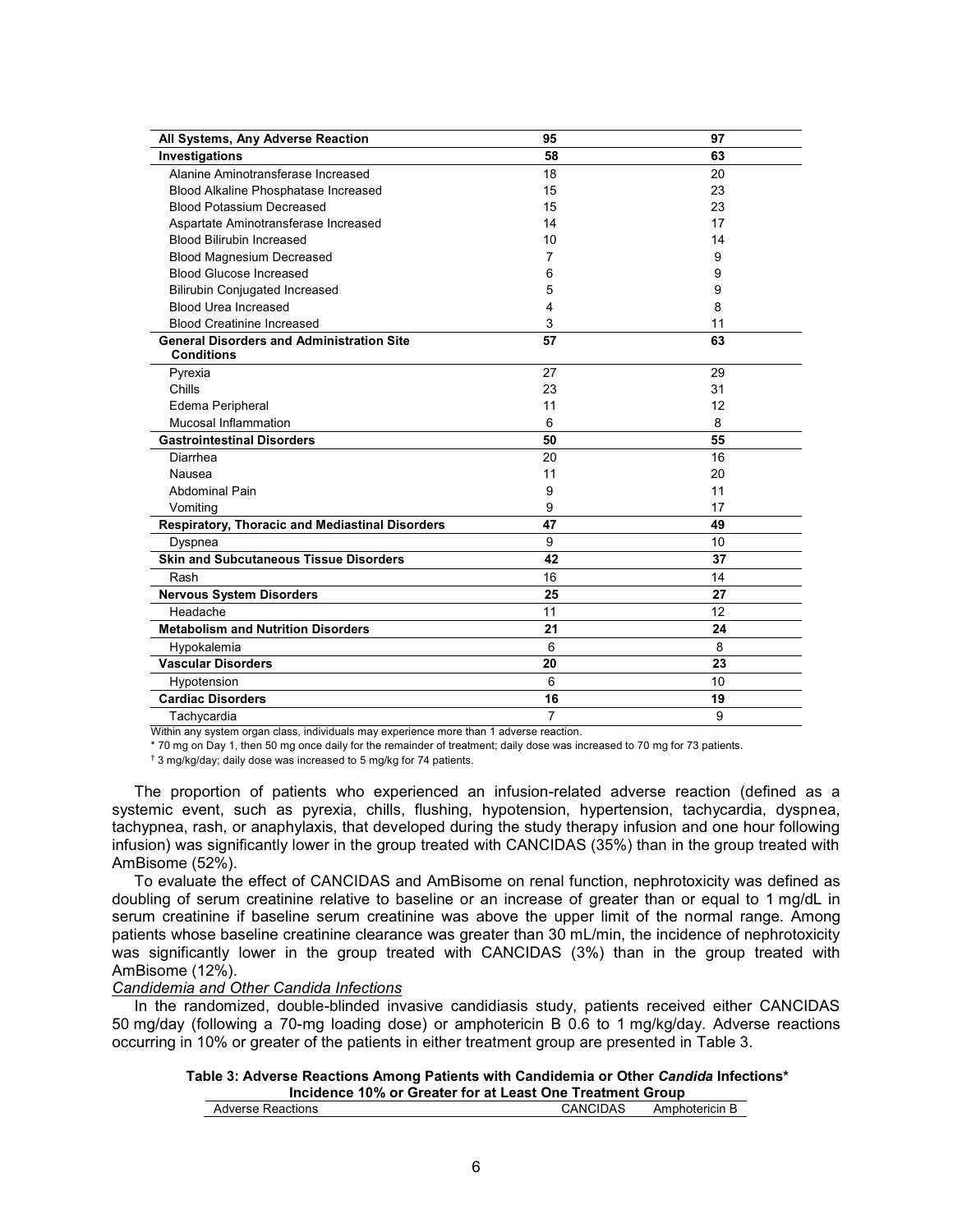|                                                             | $50 \text{ mg}^+$ | $N = 125$ |
|-------------------------------------------------------------|-------------------|-----------|
|                                                             | $N = 114$         | (percent) |
|                                                             | (percent)         |           |
| All Systems, Any Adverse Reaction                           | 96                | 99        |
| Investigations                                              | 67                | 82        |
| <b>Blood Potassium Decreased</b>                            | 23                | 32        |
| Blood Alkaline Phosphatase Increased                        | 21                | 32        |
| Hemoglobin Decreased                                        | 18                | 23        |
| Alanine Aminotransferase Increased                          | 16                | 15        |
| Aspartate Aminotransferase Increased                        | 16                | 14        |
| <b>Blood Bilirubin Increased</b>                            | 13                | 17        |
| <b>Hematocrit Decreased</b>                                 | 13                | 18        |
| <b>Blood Creatinine Increased</b>                           | 11                | 28        |
| Red Blood Cells Urine Positive                              | 10                | 10        |
| <b>Blood Urea Increased</b>                                 | 9                 | 23        |
| <b>Bilirubin Conjugated Increased</b>                       | 8                 | 14        |
| <b>Gastrointestinal Disorders</b>                           | 49                | 53        |
| Vomiting                                                    | 17                | 16        |
| Diarrhea                                                    | 14                | 10        |
| Nausea                                                      | 17<br>9           |           |
| <b>General Disorders and Administration Site Conditions</b> | 47                | 63        |
| Pyrexia                                                     | 13                | 33        |
| Edema Peripheral                                            | 11                | 12        |
| Chills                                                      | 9                 | 30        |
| Respiratory, Thoracic and Mediastinal Disorders             | 40                | 54        |
| Tachypnea                                                   | 1                 | 11        |
| <b>Cardiac Disorders</b>                                    | 26                | 34        |
| Tachycardia                                                 | 8                 | 12        |
| <b>Skin and Subcutaneous Tissue Disorders</b>               | 25                | 28        |
| Rash                                                        | 4                 | 10        |
| <b>Vascular Disorders</b>                                   | 25                | 38        |
| Hypotension                                                 | 10                | 16        |
| <b>Blood and Lymphatic System Disorders</b>                 | 15                | 13        |
| Anemia                                                      | 11                | 9         |

Within any system organ class, individuals may experience more than 1 adverse reaction.

\* Intra-abdominal abscesses, peritonitis and pleural space infections.

† Patients received CANCIDAS 70 mg on Day 1, then 50 mg once daily for the remainder of their treatment.

The proportion of patients who experienced an infusion-related adverse reaction (defined as a systemic event, such as pyrexia, chills, flushing, hypotension, hypertension, tachycardia, dyspnea, tachypnea, rash, or anaphylaxis, that developed during the study therapy infusion and one hour following infusion) was significantly lower in the group treated with CANCIDAS (20%) than in the group treated with amphotericin B (49%).

To evaluate the effect of CANCIDAS and amphotericin B on renal function, nephrotoxicity was defined as doubling of serum creatinine relative to baseline or an increase of greater than or equal to 1 mg/dL in serum creatinine if baseline serum creatinine was above the upper limit of the normal range. In a subgroup of patients whose baseline creatinine clearance was greater than 30 mL/min, the incidence of nephrotoxicity was significantly lower in the group treated with CANCIDAS than in the group treated with amphotericin B.

In a second randomized, double-blinded invasive candidiasis study, patients received either CANCIDAS 50 mg/day (following a 70-mg loading dose) or CANCIDAS 150 mg/day. The proportion of patients who experienced any adverse reaction was similar in the 2 treatment groups; however, this study was not large enough to detect differences in rare or unexpected adverse reactions. Adverse reactions occurring in 5% or greater of the patients in either treatment group are presented in Table 4.

#### **Table 4: Adverse Reactions Among Patients with Candidemia or other** *Candida* **Infections\* Incidence 5% or Greater for at Least One Treatment Group**

| Adverse Reactions | CANCIDAS 50 mɑ <sup>1</sup> | CANCIDAS |
|-------------------|-----------------------------|----------|
|                   |                             |          |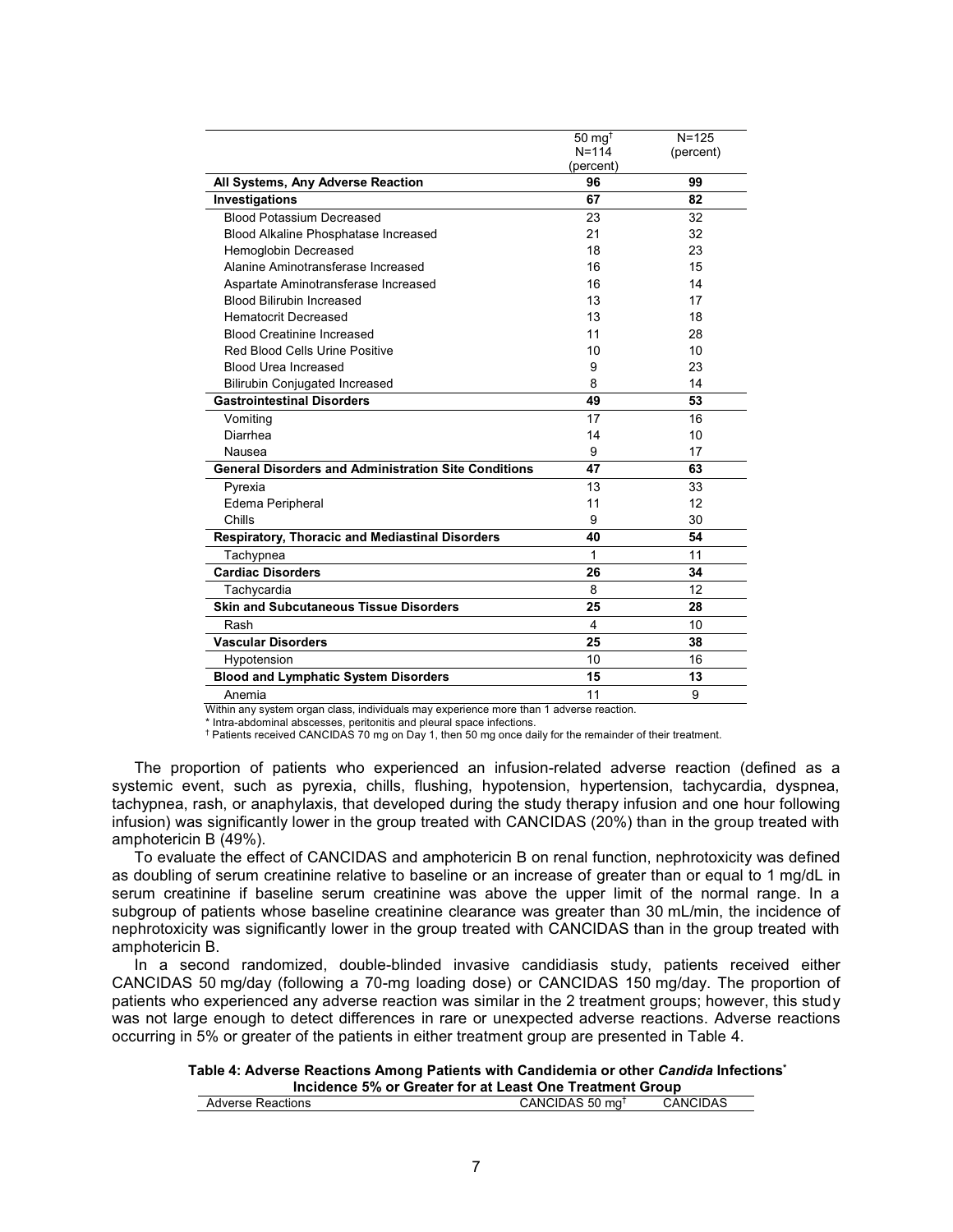|                                                  | $N=104$ (percent) | 150 mg<br>$N=100$ (percent) |
|--------------------------------------------------|-------------------|-----------------------------|
| All Systems, Any Adverse Reaction                | 83                | 83                          |
| <b>General Disorders and Administration Site</b> | 33                | 27                          |
| <b>Conditions</b>                                |                   |                             |
| Pyrexia                                          | 6                 | 6                           |
| <b>Gastrointestinal Disorders</b>                | 30                | 33                          |
| Vomiting                                         | 11                | 6                           |
| Diarrhea                                         | 6                 |                             |
| Nausea                                           | 5                 |                             |
| Investigations                                   | 28                | 35                          |
| Alkaline Phosphatase Increased                   | 12                | 9                           |
| Aspartate Aminotransferase Increased             | 6                 | 9                           |
| Blood potassium decreased                        | 6                 | 8                           |
| Alanine Aminotransferase Increased               | 4                 |                             |
| <b>Vascular Disorders</b>                        | 19                | 18                          |
| Hypotension                                      |                   | 3                           |
| Hypertension<br>                                 | 5                 | 6                           |

Within any system organ class, individuals may experience more than 1 adverse event \* Intra-abdominal abscesses, peritonitis and pleural space infections.

† Patients received CANCIDAS 70 mg on Day 1, then 50 mg once daily for the remainder of their treatment.

#### *Esophageal Candidiasis and Oropharyngeal Candidiasis*

Adverse reactions occurring in 10% or greater of patients with esophageal and/or oropharyngeal candidiasis are presented in Table 5.

| Table 5: Adverse Reactions Among Patients with Esophageal and/or Oropharyngeal Candidiasis |  |  |                                                           |  |
|--------------------------------------------------------------------------------------------|--|--|-----------------------------------------------------------|--|
|                                                                                            |  |  | Incidence 10% or Greater for at Least One Treatment Group |  |

| <b>Adverse Reactions</b>                                    | <b>CANCIDAS</b>    | Fluconazole IV     |
|-------------------------------------------------------------|--------------------|--------------------|
|                                                             | $50 \,\mathrm{mg}$ | $200 \text{ mg}^*$ |
|                                                             | $N = 83$           | $N = 94$           |
|                                                             | (percent)          | (percent)          |
| All Systems, Any Adverse Reaction                           | 90                 | 93                 |
| <b>Gastrointestinal Disorders</b>                           | 58                 | 50                 |
| Diarrhea                                                    | 27                 | 18                 |
| Nausea                                                      | 15                 | 15                 |
| Investigations                                              | 53                 | 61                 |
| Hemoglobin Decreased                                        | 21                 | 16                 |
| <b>Hematocrit Decreased</b>                                 | 18                 | 16                 |
| Aspartate Aminotransferase Increased                        | 13                 | 19                 |
| <b>Blood Alkaline Phosphatase Increased</b>                 | 13                 | 17                 |
| Alanine Aminotransferase Increased                          | 12                 | 17                 |
| White Blood Cell Count Decreased                            | 12                 | 19                 |
| <b>General Disorders and Administration Site Conditions</b> | 31                 | 36                 |
| Pyrexia                                                     | 21                 | 21                 |
| <b>Vascular Disorders</b>                                   | 19                 | 15                 |
| Phlebitis                                                   | 18                 | 11                 |
| <b>Nervous System Disorders</b>                             | 18                 | 17                 |
| Headache                                                    | 15                 | 9                  |
|                                                             |                    |                    |

Within any system organ class, individuals may experience more than 1 adverse reaction.

\* Derived from a comparator-controlled clinical study.

# *Invasive Aspergillosis*

In an open-label, noncomparative aspergillosis study, in which 69 patients received CANCIDAS (70-mg loading dose on Day 1 followed by 50 mg daily), the following adverse reactions were observed with an incidence of 12.5% or greater: blood alkaline phosphatase increased (22%), hypotension (20%), respiratory failure (20%), pyrexia (17%), diarrhea (15%), nausea (15%), headache (15%), rash (13%), alanine aminotransferase increased (13%), aspartate aminotransferase increased (13%), blood bilirubin increased (13%), and blood potassium decreased (13%). Also reported in this patient population were pulmonary edema, ARDS (adult respiratory distress syndrome), and radiographic infiltrates.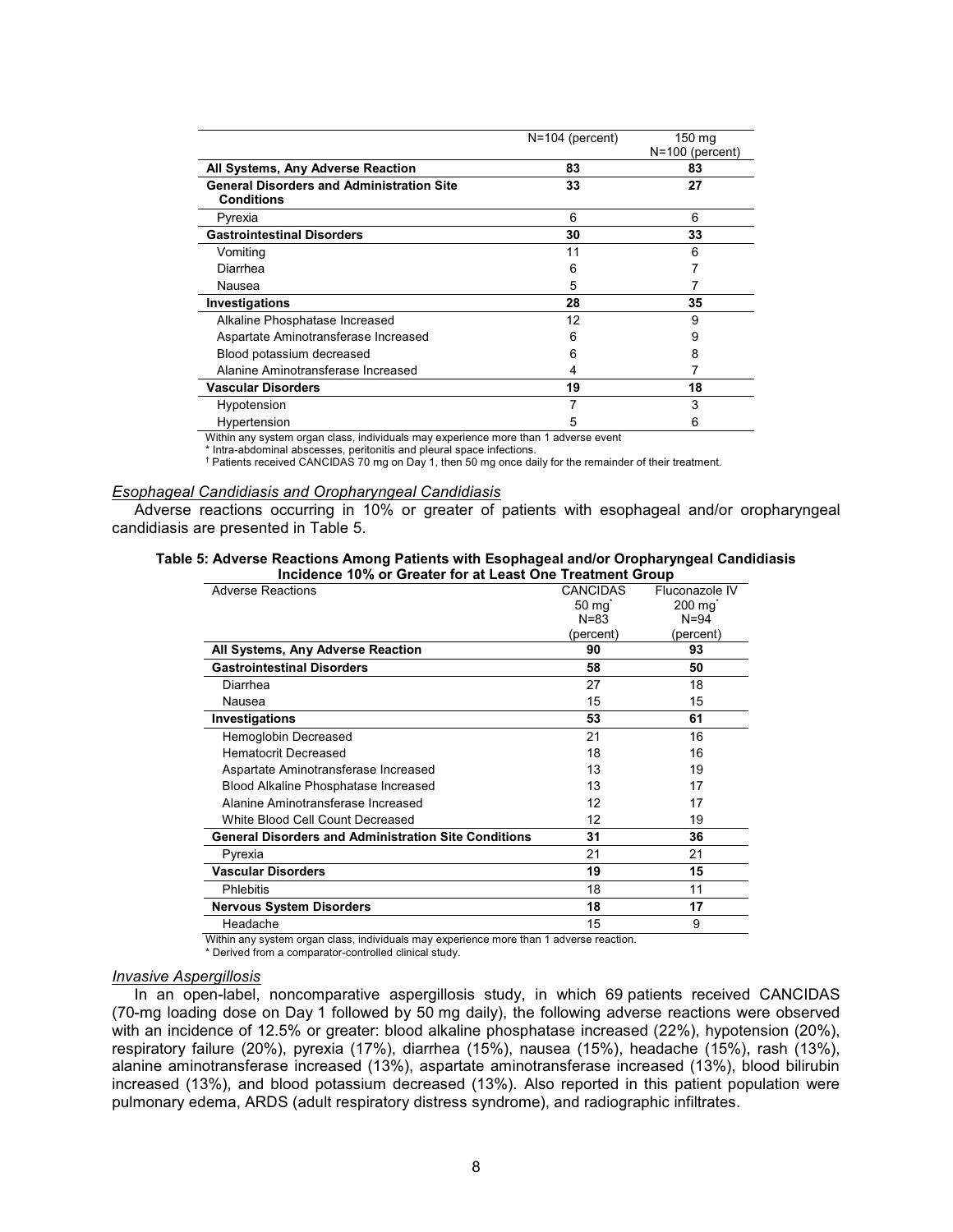#### *Clinical Trials Experience in Pediatric Patients (3 months to 17 years of age)*

The overall safety of CANCIDAS was assessed in 171 pediatric patients who received single or multiple doses of CANCIDAS. The distribution among the 153 pediatric patients who were over the age of 3 months was as follows: 104 febrile, neutropenic patients; 38 patients with candidemia and/or intraabdominal abscesses, peritonitis, or pleural space infections; 1 patient with esophageal candidiasis; and 10 patients with invasive aspergillosis. The overall safety profile of CANCIDAS in pediatric patients is comparable to that in adult patients. Table 6 shows the incidence of adverse reactions reported in 7.5% or greater of pediatric patients in clinical studies.

One patient (0.6%) receiving CANCIDAS, and three patients (12%) receiving AmBisome developed a serious drug-related adverse reaction. Two patients (1%) were discontinued from CANCIDAS and three patients (12%) were discontinued from AmBisome due to a drug-related adverse reaction. The proportion of patients who experienced an infusion-related adverse reaction (defined as a systemic event, such as pyrexia, chills, flushing, hypotension, hypertension, tachycardia, dyspnea, tachypnea, rash, or anaphylaxis, that developed during the study therapy infusion and one hour following infusion) was 22% in the group treated with CANCIDAS and 35% in the group treated with AmBisome.

|                                                        | Noncomparative          | <b>Comparator-Controlled Clinical</b> |                 |
|--------------------------------------------------------|-------------------------|---------------------------------------|-----------------|
|                                                        | <b>Clinical Studies</b> | Study of Empirical Therapy            |                 |
| <b>Adverse Reactions</b>                               | <b>CANCIDAS</b>         | <b>CANCIDAS</b>                       | AmBisome        |
|                                                        | Any Dose                | 50 mg/m <sup>2*</sup>                 | 3 mg/kg         |
|                                                        | $N = 115$               | $N = 56$                              | $N=26$          |
|                                                        | (percent)               | (percent)                             | (percent)       |
| All Systems, Any Adverse Reaction                      | 95                      | 96                                    | 89              |
| Investigations                                         | 55                      | 41                                    | 50              |
| <b>Blood Potassium Decreased</b>                       | 18                      | $\overline{9}$                        | 27              |
| Aspartate Aminotransferase Increased                   | 17                      | $\overline{c}$                        | 12              |
| Alanine Aminotransferase Increased                     | 14                      | 5                                     | 12              |
| <b>Blood Potassium Increased</b>                       | 3                       | $\mathbf{0}$                          | 8               |
| <b>General Disorders and Administration Site</b>       | $\overline{47}$         | 59                                    | $\overline{42}$ |
| <b>Conditions</b>                                      |                         |                                       |                 |
| Pyrexia                                                | 29                      | 30                                    | 23              |
| Chills                                                 | 10                      | 13                                    | 8               |
| Mucosal Inflammation                                   | 10                      | $\overline{4}$                        | $\overline{4}$  |
| Edema                                                  | 3                       | 4                                     | 8               |
| <b>Gastrointestinal Disorders</b>                      | 42                      | 41                                    | 35              |
| Diarrhea                                               | 17                      | 7                                     | 15              |
| Vomiting                                               | 8                       | 11                                    | 12              |
| <b>Abdominal Pain</b>                                  | 7                       | 4                                     | 12              |
| Nausea                                                 | 4                       | 4                                     | 8               |
| <b>Infections and Infestations</b>                     | 40                      | 30                                    | $\overline{35}$ |
| <b>Central Line Infection</b>                          | 1                       | $\overline{9}$                        | $\overline{0}$  |
| <b>Skin and Subcutaneous Tissue Disorders</b>          | 33                      | 41                                    | 39              |
| Pruritus                                               | 7                       | $\overline{6}$                        | $\overline{8}$  |
| Rash                                                   | 6                       | 23                                    | 8               |
| Erythema                                               | 4                       | 9                                     | 0               |
| <b>Vascular Disorders</b>                              | $\overline{24}$         | $\overline{21}$                       | 19              |
| Hypotension                                            | $\overline{12}$         | 9                                     | $\overline{8}$  |
| Hypertension                                           | 10                      | 9                                     | 4               |
| <b>Metabolism and Nutrition Disorders</b>              | 22                      | $\overline{11}$                       | 23              |
| Hypokalemia                                            | $\overline{8}$          | $\overline{5}$                        | $\overline{4}$  |
| <b>Cardiac Disorders</b>                               | $\overline{17}$         | $\overline{13}$                       | 19              |
| Tachycardia                                            | $\overline{4}$          | 11                                    | 19              |
| <b>Nervous System Disorders</b>                        | $\overline{13}$         | 16                                    | 8               |
| Headache                                               | $\overline{5}$          | 9                                     | 4               |
| <b>Musculoskeletal and Connective Tissue Disorders</b> | $\overline{11}$         | $\overline{14}$                       | $\overline{12}$ |
| <b>Back Pain</b>                                       | $\overline{4}$          | $\mathbf 0$                           | 8               |
| <b>Blood and Lymphatic System Disorders</b>            | 10                      | $\overline{2}$                        | $\overline{15}$ |
| Anemia                                                 | $\overline{2}$          | $\mathbf 0$                           | 8               |
|                                                        |                         |                                       |                 |

**Table 6: Adverse Reactions Among Pediatric Patients (0 months to 17 years of age) Incidence 7.5% or Greater for at Least One Treatment Group**

Within any system organ class, individuals may experience more than 1 adverse reaction.

 $*$  70 mg/m<sup>2</sup> on Day 1, then 50 mg/m<sup>2</sup> once daily for the remainder of the treatment.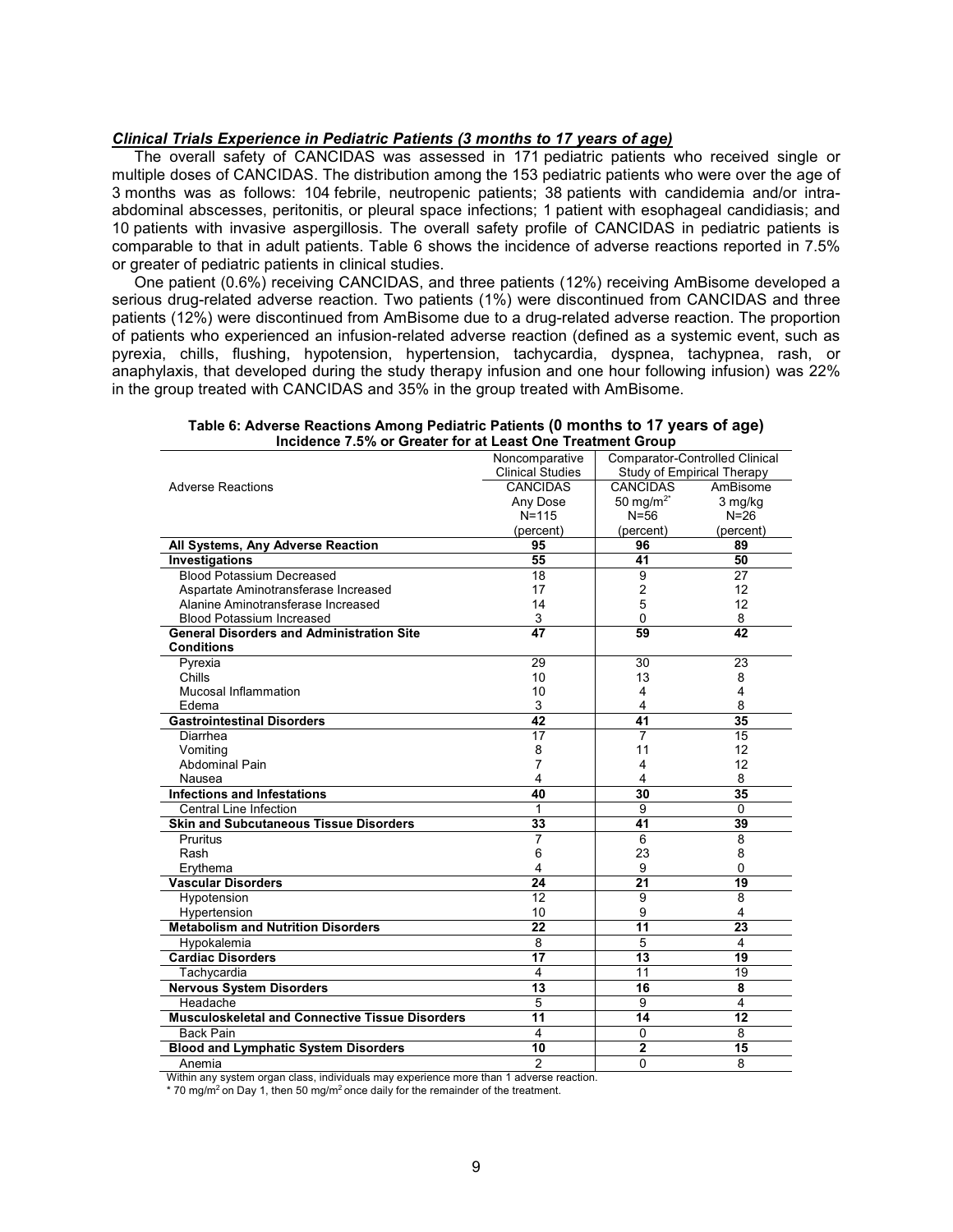#### *Overall Safety Experience of CANCIDAS in Clinical Trials*

The overall safety of CANCIDAS was assessed in 2036 individuals (including 1642 adult or pediatric patients and 394 volunteers) from 34 clinical studies. These individuals received single or multiple (once daily) doses of CANCIDAS, ranging from 5 mg to 210 mg. Full safety data is available from 1951 individuals, as the safety data from 85 patients enrolled in 2 compassionate use studies was limited solely to serious adverse reactions. Adverse reactions which occurred in 5% or greater of all individuals who received CANCIDAS in these trials are shown in Table 7.

Overall, 1665 of the 1951 (85%) patients/volunteers who received CANCIDAS experienced an adverse reaction.

| Table 7: Adverse Reactions* in Patients Who Received CANCIDAS in Clinical Trials <sup>†</sup> Incidence 5% or |
|---------------------------------------------------------------------------------------------------------------|
| <b>Greater for at Least One Treatment Group</b>                                                               |

| Adverse Reactions <sup>‡</sup>                              | <b>CANCIDAS</b> |      |
|-------------------------------------------------------------|-----------------|------|
|                                                             | $(N = 1951)$    |      |
|                                                             | n               | (% ) |
| All Systems, Any Adverse Reaction                           | 1665            | (85) |
| Investigations                                              | 901             | (46) |
| Alanine Aminotransferase Increased                          | 258             | (13) |
| Aspartate Aminotransferase Increased                        | 233             | (12) |
| Blood Alkaline Phosphatase Increased                        | 232             | (12) |
| <b>Blood Potassium Decreased</b>                            | 220             | (11) |
| <b>Blood Bilirubin Increased</b>                            | 117             | (6)  |
| <b>General Disorders and Administration Site Conditions</b> | 843             | (43) |
| Pyrexia                                                     | 381             | (20) |
| Chills                                                      | 192             | (10) |
| Edema Peripheral                                            | 110             | (6)  |
| <b>Gastrointestinal Disorders</b>                           | 754             | (39) |
| Diarrhea                                                    | 273             | (14) |
| Nausea                                                      | 166             | (9)  |
| Vomiting                                                    | 146             | (8)  |
| <b>Abdominal Pain</b>                                       | 112             | (6)  |
| <b>Infections and Infestations</b>                          | 730             | (37) |
| Pneumonia                                                   | 115             | (6)  |
| <b>Respiratory, Thoracic, and Mediastinal Disorders</b>     | 613             | (31) |
| Cough                                                       | 111             | (6)  |
| <b>Skin and Subcutaneous Tissue Disorders</b>               | 520             | (27) |
| Rash                                                        | 159             | (8)  |
| Erythema                                                    | 98              | (5)  |
| <b>Nervous System Disorders</b>                             | 412             | (21) |
| Headache                                                    | 193             | (10) |
| <b>Vascular Disorders</b>                                   | 344             | (18) |
| Hypotension                                                 | 118             | (6)  |

\* Defined as an adverse reaction, regardless of causality, while on CANCIDAS or during the 14-day post-CANCIDAS follow-up period.

† Incidence for each preferred term is 5% or greater among individuals who received at least 1 dose of CANCIDAS.

‡ Within any system organ class, individuals may experience more than 1 adverse event.

Clinically significant adverse reactions, regardless of causality or incidence which occurred in less than 5% of patients are listed below.

- *Blood and lymphatic system disorders:* anemia, coagulopathy, febrile neutropenia, neutropenia, thrombocytopenia
- *Cardiac disorders:* arrhythmia, atrial fibrillation, bradycardia, cardiac arrest, myocardial infarction, tachycardia
- *Gastrointestinal disorders:* abdominal distension, abdominal pain upper, constipation, dyspepsia
- *General disorders and administration site conditions:* asthenia, fatigue, infusion site pain/pruritus/swelling, mucosal inflammation, edema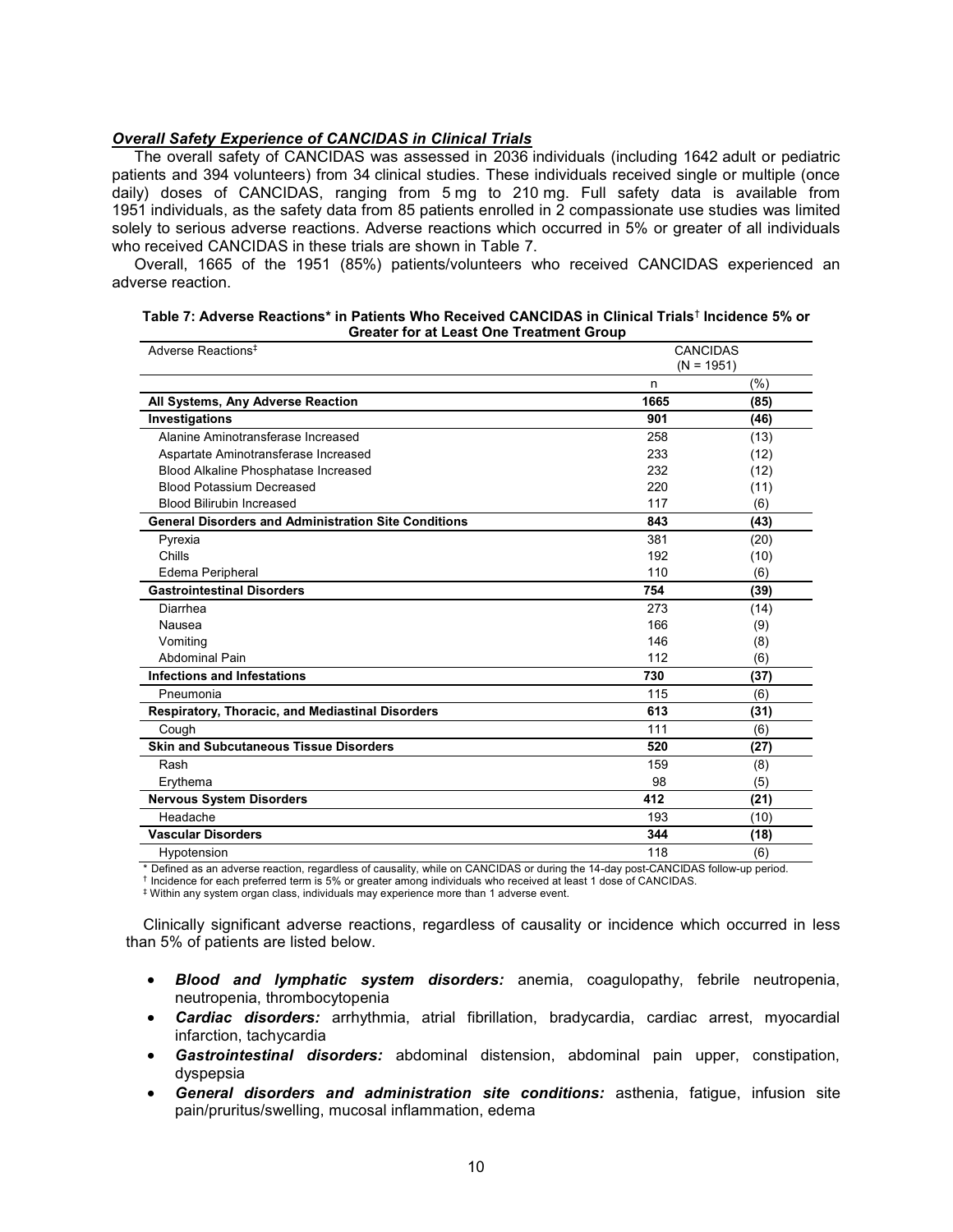- *Hepatobiliary disorders:* hepatic failure, hepatomegaly, hepatotoxicity, hyperbilirubinemia, jaundice
- *Infections and infestations:* bacteremia, sepsis, urinary tract infection
- *Metabolic and nutrition disorders:* anorexia, decreased appetite, fluid overload, hypomagnesemia, hypercalcemia, hyperglycemia, hypokalemia
- *Musculoskeletal, connective tissue, and bone disorders:* arthralgia, back pain, pain in extremity
- *Nervous system disorders:* convulsion, dizziness, somnolence, tremor
- *Psychiatric disorders:* anxiety, confusional state, depression, insomnia
- *Renal and urinary disorders:* hematuria, renal failure
- *Respiratory, thoracic, and mediastinal disorders:* dyspnea, epistaxis, hypoxia, tachypnea
- *Skin and subcutaneous tissue disorders:* erythema, petechiae, skin lesion, urticaria
- *Vascular disorders:* flushing, hypertension, phlebitis

# **6.2 Postmarketing Experience**

The following additional adverse reactions have been identified during the post-approval use of CANCIDAS. Because these reactions are reported voluntarily from a population of uncertain size, it is not always possible to reliably estimate their frequency or establish a causal relationship to drug exposure.

- *Gastrointestinal disorders:* pancreatitis
- *Hepatobiliary disorders:* hepatic necrosis
- *Skin and subcutaneous tissue disorders*: erythema multiforme, toxic epidermal necrolysis, Stevens-Johnson syndrome, and skin exfoliation
- *Renal and urinary disorders:* clinically significant renal dysfunction
- *General disorders and administration site conditions:* swelling and peripheral edema
- *Laboratory abnormalities:* gamma-glutamyltransferase increased

# **7 DRUG INTERACTIONS**

*Cyclosporine:* In two adult clinical studies, cyclosporine (one 4 mg/kg dose or two 3 mg/kg doses) increased the AUC of CANCIDAS. CANCIDAS did not increase the plasma levels of cyclosporine. There were transient increases in liver ALT and AST when CANCIDAS and cyclosporine were co-administered*.* Monitor patients who develop abnormal liver enzymes during concomitant therapy and evaluate the risk/benefit of continuing therapy *[see Warnings and Precautions (5.2) and Clinical Pharmacology (12.3)].*

*Tacrolimus:* For patients receiving CANCIDAS and tacrolimus, standard monitoring of tacrolimus trough whole blood concentrations and appropriate tacrolimus dosage adjustments are recommended.

# *Inducers of Hepatic CYP Enzymes*

*Rifampin:* Rifampin is a potent CYP3A4 inducer and concomitant administration with CANCIDAS is expected to reduce the plasma concentrations of CANCIDAS. Therefore, adult patients on rifampin should receive 70 mg of CANCIDAS daily and pediatric patients on rifampin should receive 70 mg/m<sup>2</sup> of CANCIDAS daily (not to exceed an actual daily dose of 70 mg) *[see Dosage and Administration (2.5) and Clinical Pharmacology (12.3)]*.

# *Other Inducers of Hepatic CYP Enzymes*

Adults: When CANCIDAS is co-administered to adult patients with other inducers of hepatic CYP enzymes, such as efavirenz, nevirapine, phenytoin, dexamethasone, or carbamazepine, administration of a daily dose of 70 mg of CANCIDAS should be considered *[see Dosage and Administration (2.5) and Clinical Pharmacology (12.3)]*.

Pediatric Patients: When CANCIDAS is co-administered to pediatric patients with other inducers of hepatic CYP enzymes, such as efavirenz, nevirapine, phenytoin, dexamethasone, or carbamazepine, administration of a daily dose of 70 mg/m<sup>2</sup> CANCIDAS (not to exceed an actual daily dose of 70 mg) should be considered *[see Dosage and Administration (2.5) and Clinical Pharmacology (12.3)]*.

# **8 USE IN SPECIFIC POPULATIONS**

# **8.1 Pregnancy**

Risk Summary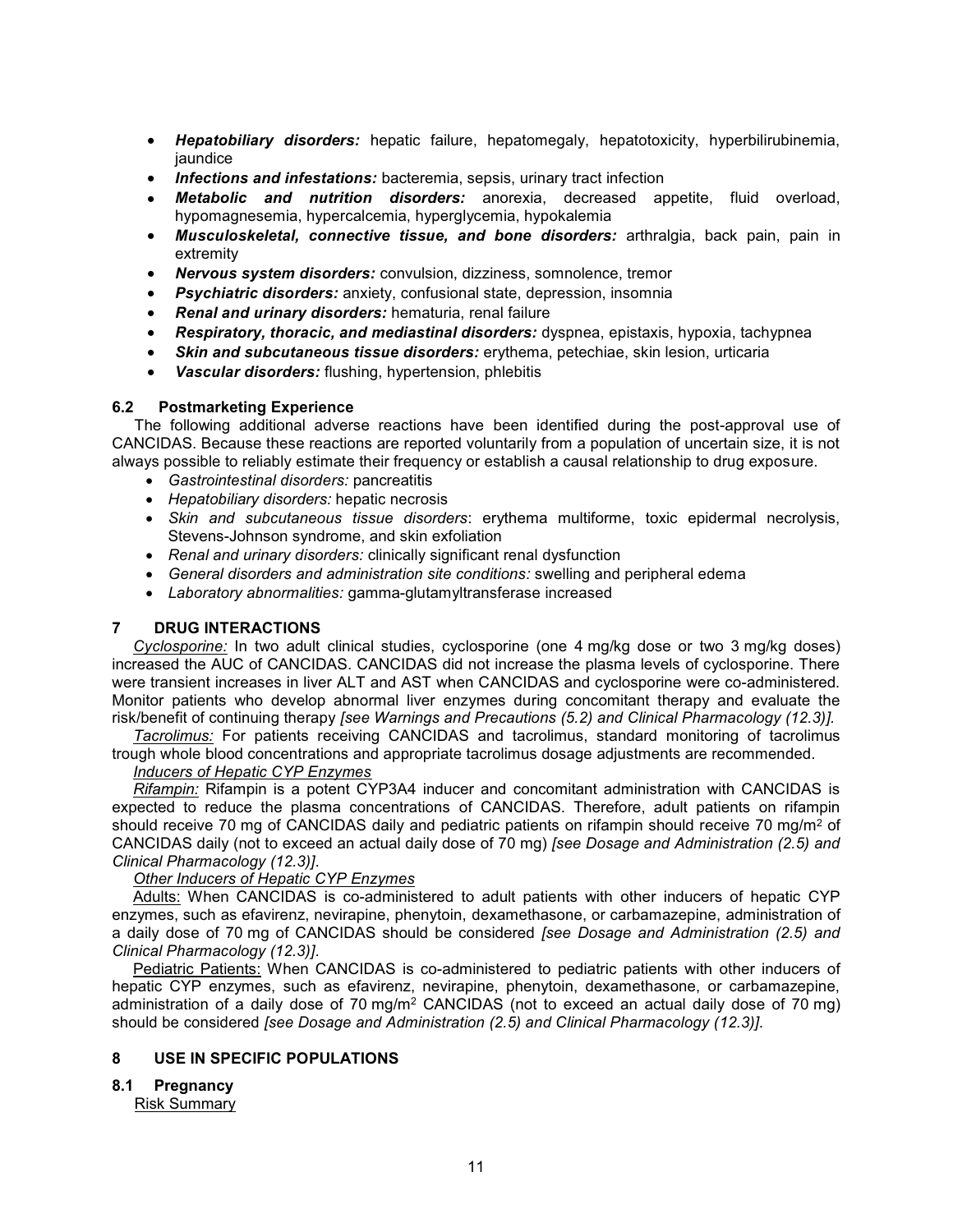Based on animal data, CANCIDAS may cause fetal harm *(see Data)*. There are insufficient human data to establish whether there is a drug-associated risk for major birth defects, miscarriage, or adverse maternal or fetal outcomes with CANCIDAS use in pregnant women.

In animal studies, caspofungin caused embryofetal toxicity, including increased resorptions, increased peri-implantation loss, and incomplete ossification at multiple fetal sites when administered intravenously to pregnant rats and rabbits during organogenesis at doses up to 0.8 and 2 times the clinical dose, respectively (*see Data*). Advise patients of the potential risk to the fetus.

The estimated background risk of major birth defects and miscarriage for the indicated population is unknown. All pregnancies have a background risk of birth defect, loss, or other adverse outcomes. In the U.S. general population, the estimated background risk of major birth defects and miscarriage in clinically recognized pregnancies is 2 to 4% and 15 to 20%, respectively.

#### Data

#### *Animal Data*

In animal reproduction studies, pregnant rats dosed intravenously with caspofungin during organogenesis (gestational days [GD] 6 to 20) at 0.5, 2, or 5 mg/kg/day (up to 0.8 times the clinical dose based on body surface area comparison) showed increased resorptions and peri-implantation losses at 5 mg/kg/day. Incomplete ossification of the skull and torso and increased incidences of cervical rib were noted in offspring born to pregnant rats treated at doses up to 5 mg/kg/day. In pregnant rabbits treated with intravenous caspofungin during organogenesis (GD 7 to 20) at doses of 1, 3, or 6 mg/kg/day (approximately 2 times the clinical dose based on body surface area comparison), increased fetal resorptions and increased incidence of incomplete ossification of the talus/calcaneus in offspring were observed at the highest dose tested. Caspofungin crossed the placenta in rats and rabbits and was detectable in fetal plasma.

In peri- and postnatal development study in rats, intravenous caspofungin administered at 0.5, 2 or 5 mg/kg/day from Day 6 of gestation through Day 20 of lactation was not associated with any adverse effects on reproductive performance or subsequent development of first generation (F1) offspring or malformations in second generation (F2) offspring.

# **8.2 Lactation**

#### Risk Summary

There are no data on the presence of caspofungin in human milk, the effects on the breast-fed child, or the effects on milk production. Caspofungin was found in the milk of lactating, drug-treated rats.

The developmental and health benefits of breastfeeding should be considered along with the mother's clinical need for CANCIDAS and any potential adverse effects on the breastfed child from CANCIDAS or from the underlying maternal condition.

#### **8.4 Pediatric Use**

The safety and effectiveness of CANCIDAS in pediatric patients 3 months to 17 years of age are supported by evidence from adequate and well-controlled studies in adults, pharmacokinetic data in pediatric patients, and additional data from prospective studies in pediatric patients 3 months to 17 years of age for the following indications *[see Indications and Usage (1)]:*

- Empirical therapy for presumed fungal infections in febrile, neutropenic patients.
- Treatment of candidemia and the following *Candida* infections: intra-abdominal abscesses, peritonitis, and pleural space infections.
- Treatment of esophageal candidiasis.
- Treatment of invasive aspergillosis in patients who are refractory to or intolerant of other therapies (e.g., amphotericin B, lipid formulations of amphotericin B, itraconazole).

The efficacy and safety of CANCIDAS has not been adequately studied in prospective clinical trials involving neonates and infants under 3 months of age. Although limited pharmacokinetic data were collected in neonates and infants below 3 months of age, these data are insufficient to establish a safe and effective dose of caspofungin in the treatment of neonatal candidiasis. Invasive candidiasis in neonates has a higher rate of CNS and multi-organ involvement than in older patients; the ability of CANCIDAS to penetrate the blood-brain barrier and to treat patients with meningitis and endocarditis is unknown.

CANCIDAS has not been studied in pediatric patients with endocarditis, osteomyelitis, and meningitis due to *Candida*. CANCIDAS has also not been studied as initial therapy for invasive aspergillosis in pediatric patients.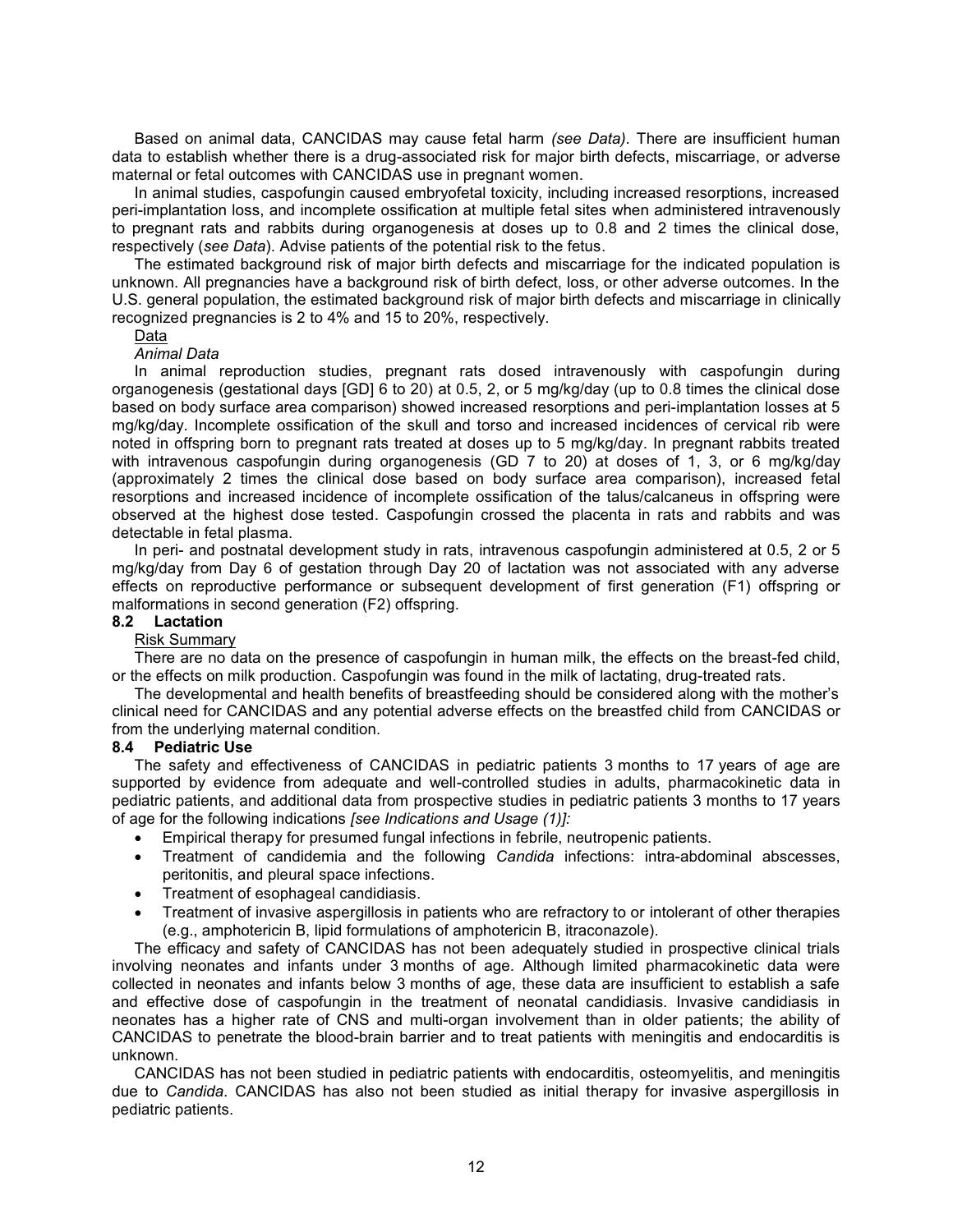In clinical trials, 171 pediatric patients (0 months to 17 years of age), including 18 patients who were less than 3 months of age, were given intravenous CANCIDAS. Pharmacokinetic studies enrolled a total of 66 pediatric patients, and an additional 105 pediatric patients received CANCIDAS in safety and efficacy studies *[see Clinical Pharmacology (12.3) and Clinical Studies (14.5)].* The majority of the pediatric patients received CANCIDAS at a once-daily maintenance dose of 50 mg/m<sup>2</sup> for a mean duration of 12 days (median 9, range 1-87 days). In all studies, safety was assessed by the investigator throughout study therapy and for 14 days following cessation of study therapy. The most common adverse reactions in pediatric patients treated with CANCIDAS were pyrexia (29%), blood potassium decreased (15%), diarrhea (14%), increased aspartate aminotransferase (12%), rash (12%), increased alanine aminotransferase (11%), hypotension (11%), and chills (11%) *[see Adverse Reactions (6.2)].*

Postmarketing hepatobiliary adverse reactions have been reported in pediatric patients with serious underlying medical conditions *[see Warnings and Precautions (5.3)]*.

#### **8.5 Geriatric Use**

Clinical studies of CANCIDAS did not include sufficient numbers of patients aged 65 and over to determine whether they respond differently from younger patients. Although the number of elderly patients was not large enough for a statistical analysis, no overall differences in safety or efficacy were observed between these and younger patients. Plasma concentrations of caspofungin in healthy older men and women (65 years of age and older) were increased slightly (approximately 28% in AUC) compared to young healthy men. A similar effect of age on pharmacokinetics was seen in patients with candidemia or other *Candida* infections (intra-abdominal abscesses, peritonitis, or pleural space infections). No dose adjustment is recommended for the elderly; however, greater sensitivity of some older individuals cannot be ruled out.<br>8.6 Patients with Hepatic Impairn

#### **8.6 Patients with Hepatic Impairment**

Adult patients with mild hepatic impairment (Child-Pugh score 5 to 6) do not need a dosage adjustment. For adult patients with moderate hepatic impairment (Child-Pugh score 7 to 9), CANCIDAS 35 mg once daily is recommended based upon pharmacokinetic data *[see Clinical Pharmacology (12.3)]*. However, where recommended, a 70-mg loading dose should still be administered on Day 1 *[see Dosage and Administration (2.4) and Clinical Pharmacology (12.3)].* There is no clinical experience in adult patients with severe hepatic impairment (Child-Pugh score greater than 9) and in pediatric patients 3 months to 17 years of age with any degree of hepatic impairment.<br>8.7 Patients with Renal Impairment

#### **8.7 Patients with Renal Impairment**

No dosage adjustment is necessary for patients with renal impairment. Caspofungin is not dialyzable; thus, supplementary dosing is not required following hemodialysis *[see Clinical Pharmacology (12.3)]*.

# **10 OVERDOSAGE**

In 6 healthy subjects who received a single 210-mg dose, no significant adverse reactions were reported. Multiple doses above 150 mg daily have not been studied. Caspofungin is not dialyzable.

In clinical trials, one pediatric patient (16 years of age) unintentionally received a single dose of caspofungin of 113 mg (on Day 1), followed by 80 mg daily for an additional 7 days. No clinically significant adverse reactions were reported.

# **11 DESCRIPTION**

CANCIDAS is a sterile, lyophilized product for intravenous (IV) infusion that contains a semisynthetic lipopeptide (echinocandin) compound synthesized from a fermentation product of *Glarea lozoyensis.* CANCIDAS is an echinocandin antifungal that inhibits the synthesis of  $\beta$  (1,3)-D-glucan, an integral component of the fungal cell wall.

CANCIDAS (caspofungin acetate) is 1-[(4*R*,5*S*)-5-[(2-aminoethyl)amino]-*N<sup>2</sup>* -(10,12-dimethyl-1 oxotetradecyl)-4-hydroxy-L-ornithine]-5-[(3R)-3-hydroxy-L-ornithine] pneumocandin B<sub>0</sub> diacetate (salt). CANCIDAS 50 mg contains 50 mg of caspofungin equivalent to 55.5 mg of caspofungin acetate. CANCIDAS 50 mg also contains: 39 mg sucrose, 26 mg mannitol, 2 mg glacial acetic acid added as a buffering agent, and sodium hydroxide added as a pH adjuster ingredient. CANCIDAS 70 mg contains 70 mg of caspofungin equivalent to 77.7 mg of caspofungin acetate. CANCIDAS 70 mg also contains 54 mg sucrose, 36 mg mannitol, 2.7 mg glacial acetic acid added as a buffering agent, and sodium hydroxide added as a pH adjuster ingredient.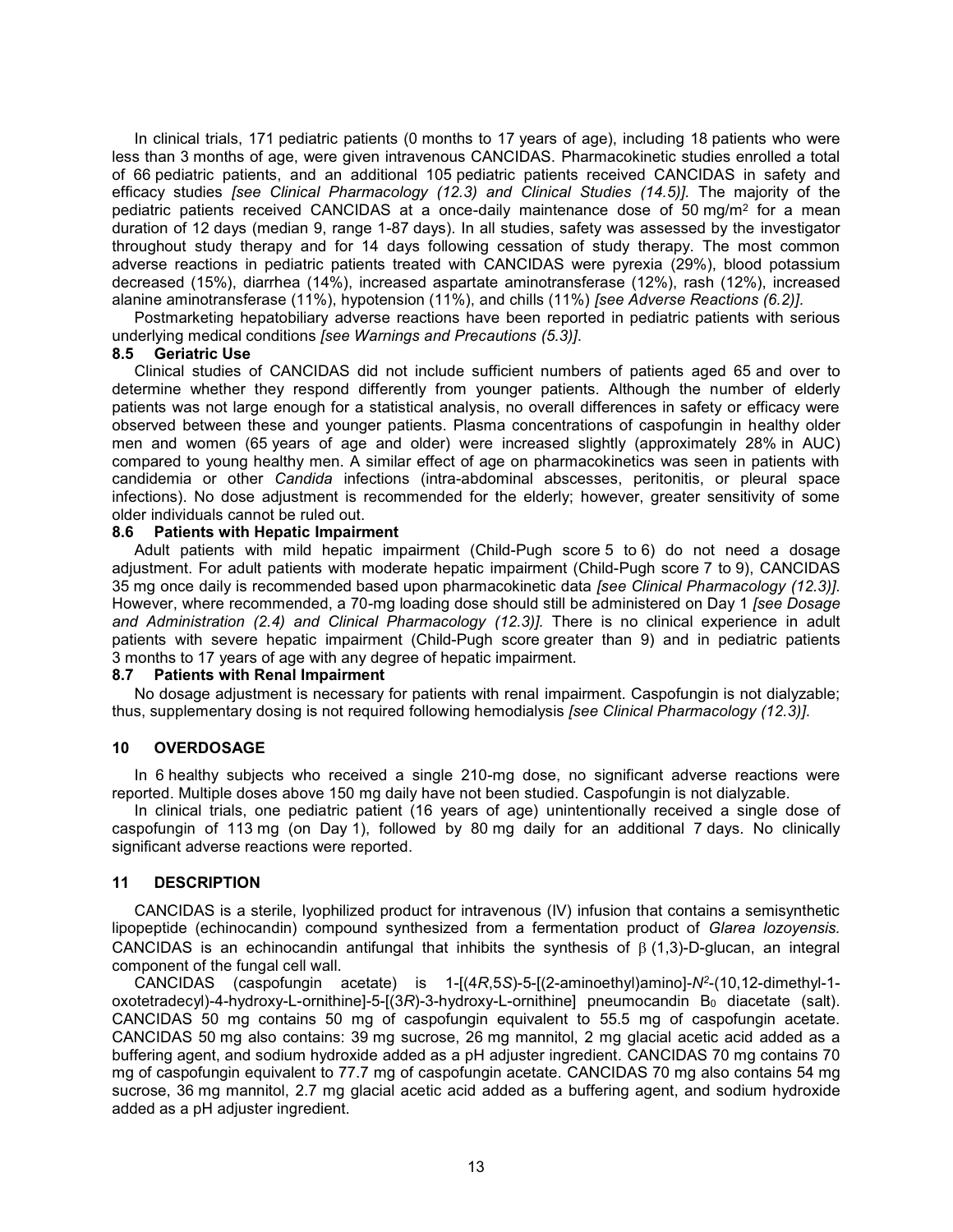Caspofungin acetate is a hygroscopic, white to off-white powder. It is freely soluble in water and methanol, and slightly soluble in ethanol. The pH of a saturated aqueous solution of caspofungin acetate is approximately 6.6. The empirical formula is  $C_{52}H_{88}N_{10}O_{15}$  $\cdot$  2C<sub>2</sub>H<sub>4</sub>O<sub>2</sub> and the formula weight is 1213.42. The structural formula is:



# **12 CLINICAL PHARMACOLOGY**

# **12.1 Mechanism of Action**

Caspofungin is an echinocandin antifungal drug *[see Microbiology (12.4)].*

# **12.3 Pharmacokinetics**

Adult and pediatric pharmacokinetic parameters are presented in Table 8.

#### *Distribution*

Plasma concentrations of caspofungin decline in a polyphasic manner following single 1-hour IV infusions. A short  $\alpha$ -phase occurs immediately postinfusion, followed by a  $\beta$ -phase (half-life of 9 to 11 hours) that characterizes much of the profile and exhibits clear log-linear behavior from 6 to 48 hours postdose during which the plasma concentration decreases 10-fold. An additional, longer half-life phase, -phase, (half-life of 40-50 hours), also occurs. Distribution, rather than excretion or biotransformation, is the dominant mechanism influencing plasma clearance. Caspofungin is extensively bound to albumin (~97%), and distribution into red blood cells is minimal. Mass balance results showed that approximately 92% of the administered radioactivity was distributed to tissues by 36 to 48 hours after a single 70-mg dose of [ <sup>3</sup>H] CANCIDAS. There is little excretion or biotransformation of caspofungin during the first 30 hours after administration.

# *Metabolism*

Caspofungin is slowly metabolized by hydrolysis and N-acetylation. Caspofungin also undergoes spontaneous chemical degradation to an open-ring peptide compound, L-747969. At later time points  $(\geq 5$  days postdose), there is a low level ( $\leq 7$  picomoles/mg protein, or  $\leq 1.3\%$  of administered dose) of covalent binding of radiolabel in plasma following single-dose administration of [ <sup>3</sup>H] CANCIDAS, which may be due to two reactive intermediates formed during the chemical degradation of caspofungin to L-747969. Additional metabolism involves hydrolysis into constitutive amino acids and their degradates, including dihydroxyhomotyrosine and N-acetyl-dihydroxyhomotyrosine. These two tyrosine derivatives are found only in urine, suggesting rapid clearance of these derivatives by the kidneys. *Excretion*

Two single-dose radiolabeled pharmacokinetic studies were conducted. In one study, plasma, urine, and feces were collected over 27 days, and in the second study plasma was collected over 6 months. Plasma concentrations of radioactivity and of caspofungin were similar during the first 24 to 48 hours postdose; thereafter drug levels fell more rapidly. In plasma, caspofungin concentrations fell below the limit of quantitation after 6 to 8 days postdose, while radiolabel fell below the limit of quantitation at 22.3 weeks postdose. After single intravenous administration of [<sup>3</sup>H] CANCIDAS, excretion of caspofungin and its metabolites in humans was 35% of dose in feces and 41% of dose in urine. A small amount of caspofungin is excreted unchanged in urine  $(-1.4\%$  of dose). Renal clearance of parent drug is low (~0.15 mL/min) and total clearance of caspofungin is 12 mL/min.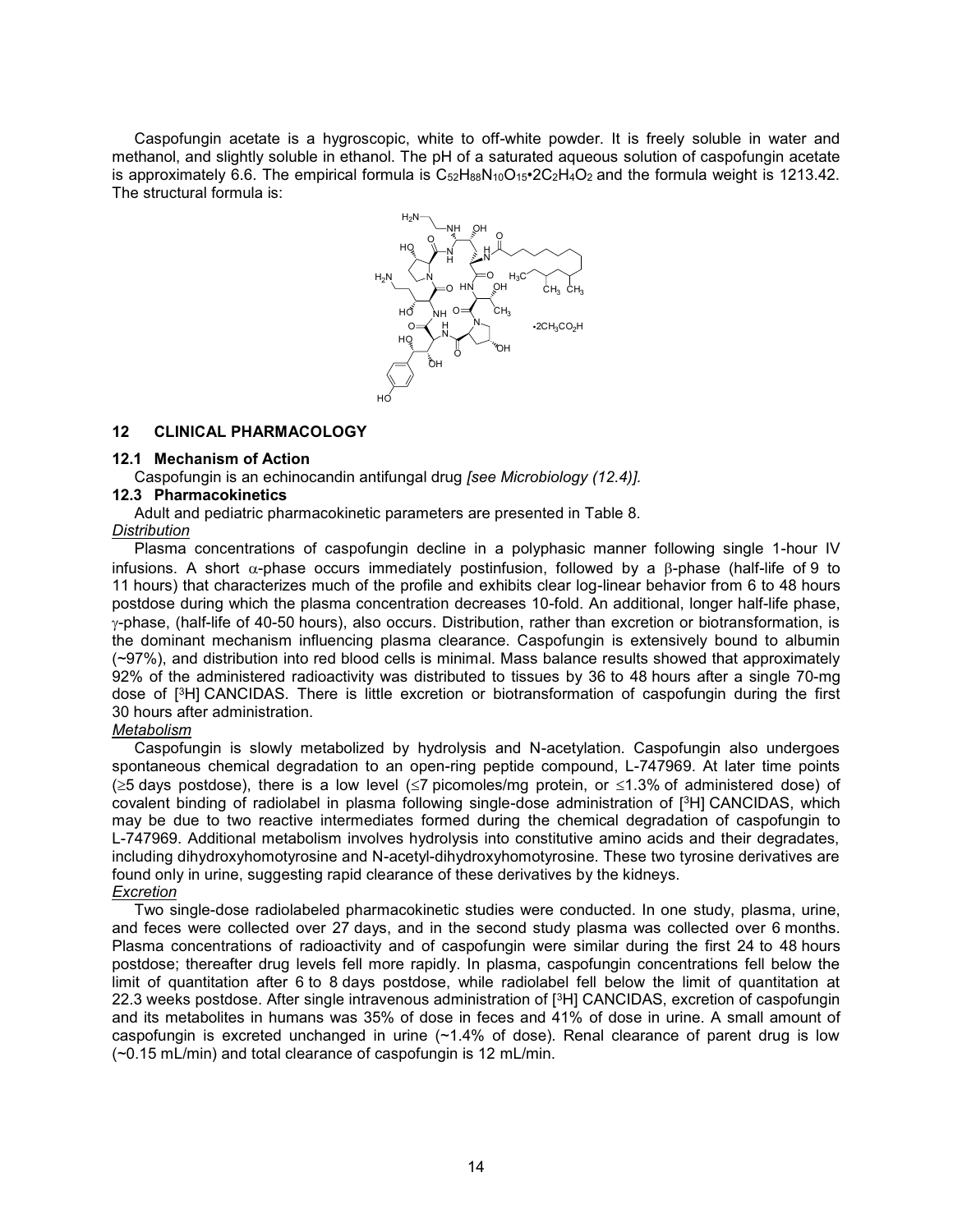# *Special Populations*

#### *Renal Impairment*

In a clinical study of single 70-mg doses, caspofungin pharmacokinetics were similar in healthy adult volunteers with mild renal impairment (creatinine clearance 50 to 80 mL/min) and control subjects. Moderate (creatinine clearance 31 to 49 mL/min), severe (creatinine clearance 5 to 30 mL/min), and endstage (creatinine clearance less than 10 mL/min and dialysis dependent) renal impairment moderately increased caspofungin plasma concentrations after single-dose administration (range: 30 to 49% for AUC). However, in adult patients with invasive aspergillosis, candidemia, or other *Candida* infections (intra-abdominal abscesses, peritonitis, or pleural space infections) who received multiple daily doses of CANCIDAS 50 mg, there was no significant effect of mild to end-stage renal impairment on caspofungin concentrations. No dosage adjustment is necessary for patients with renal impairment. Caspofungin is not dialyzable, thus supplementary dosing is not required following hemodialysis. *Hepatic Impairment*

Plasma concentrations of caspofungin after a single 70-mg dose in adult patients with mild hepatic impairment (Child-Pugh score 5 to 6) were increased by approximately 55% in AUC compared to healthy control subjects. In a 14-day multiple-dose study (70 mg on Day 1 followed by 50 mg daily thereafter), plasma concentrations in adult patients with mild hepatic impairment were increased modestly (19 to 25% in AUC) on Days 7 and 14 relative to healthy control subjects. No dosage adjustment is recommended for patients with mild hepatic impairment.

Adult patients with moderate hepatic impairment (Child-Pugh score 7 to 9) who received a single 70-mg dose of CANCIDAS had an average plasma caspofungin increase of 76% in AUC compared to control subjects. A dosage reduction is recommended for adult patients with moderate hepatic impairment based upon these pharmacokinetic data *[see Dosage and Administration (2.4)]*.

There is no clinical experience in adult patients with severe hepatic impairment (Child-Pugh score greater than 9) or in pediatric patients with any degree of hepatic impairment.

#### *Gender*

Plasma concentrations of caspofungin in healthy adult men and women were similar following a single 70-mg dose. After 13 daily 50-mg doses, caspofungin plasma concentrations in women were elevated slightly (approximately 22% in area under the curve [AUC]) relative to men. No dosage adjustment is necessary based on gender.

# *Race*

Regression analyses of patient pharmacokinetic data indicated that no clinically significant differences in the pharmacokinetics of caspofungin were seen among Caucasians, Blacks, and Hispanics. No dosage adjustment is necessary on the basis of race.

# *Geriatric Patients*

Plasma concentrations of caspofungin in healthy older men and women (65 years of age and older) were increased slightly (approximately 28% AUC) compared to young healthy men after a single 70-mg dose of caspofungin. In patients who were treated empirically or who had candidemia or other *Candida* infections (intra-abdominal abscesses, peritonitis, or pleural space infections), a similar modest effect of age was seen in older patients relative to younger patients. No dosage adjustment is necessary for the elderly *[see Use in Specific Populations (8.5)].*

# *Pediatric Patients*

CANCIDAS has been studied in five prospective studies involving pediatric patients under 18 years of age, including three pediatric pharmacokinetic studies [initial study in adolescents (12-17 years of age) and children (2-11 years of age) followed by a study in younger patients (3-23 months of age) and then followed by a study in neonates and infants (less than 3 months of age)] *[see Use in Specific Populations (8.4)]*.

Pharmacokinetic parameters following multiple doses of CANCIDAS in pediatric and adult patients are presented in Table 8.

|  | Table 8: Pharmacokinetic Parameters Following Multiple Doses of CANCIDAS |  |
|--|--------------------------------------------------------------------------|--|
|  | in Pediatric (3 months to 17 years) and Adult Patients                   |  |
|  |                                                                          |  |

|                   |   |                             |                                         |                  | <b>Pharmacokinetic Parameters</b><br>(Mean ± Standard Deviation) |                              |                |
|-------------------|---|-----------------------------|-----------------------------------------|------------------|------------------------------------------------------------------|------------------------------|----------------|
| <b>Population</b> | N | <b>Daily</b><br><b>Dose</b> | $AUC_{0.24hr}$<br>$(\mu q \cdot hr/mL)$ | ا 1hr<br>(ua/mL) | -24hr<br>$(\mu q/mL)$                                            | ւ <sub>1/2</sub><br>$(hr)^*$ | СI<br>(mL/min) |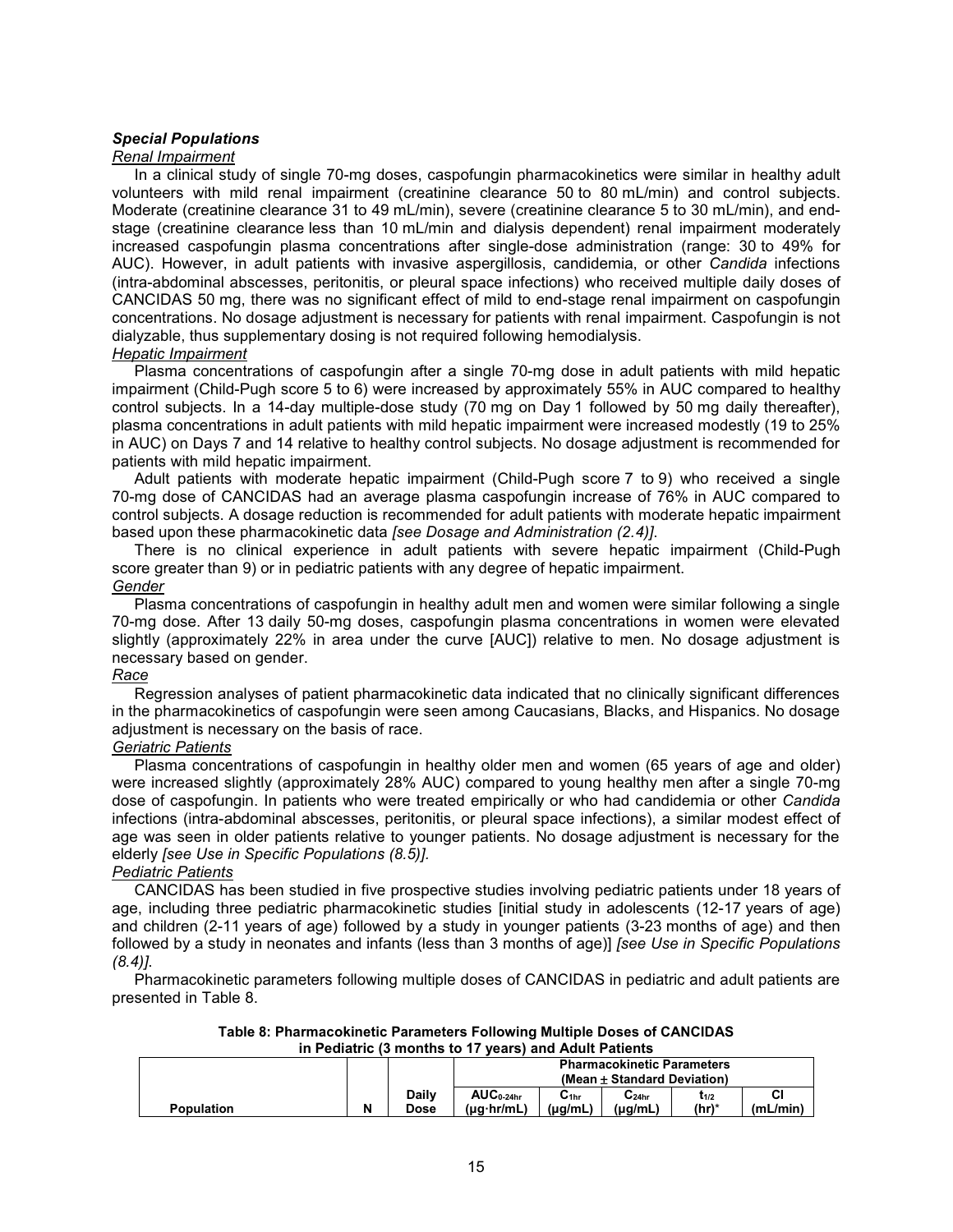| <b>PEDIATRIC PATIENTS</b>                               |                |                         |                   |                   |               |                   |                 |
|---------------------------------------------------------|----------------|-------------------------|-------------------|-------------------|---------------|-------------------|-----------------|
| Adolescents, Aged 12-17 years                           | 8              | 50<br>mg/m <sup>2</sup> | $124.9 +$<br>50.4 | 14.0 $\pm$<br>6.9 | $2.4 \pm 1.0$ | 11.2 $\pm$<br>1.7 | $12.6 +$<br>5.5 |
| Children, Aged 2-11 years                               | 9              | 50<br>mq/m <sup>2</sup> | $120.0 +$<br>33.4 | 16.1 $\pm$<br>4.2 | $1.7 + 0.8$   | $8.2 + 2.4$       | $6.4 + 2.6$     |
| Young Children, Aged 3-23<br>months                     | 8              | 50<br>mg/m <sup>2</sup> | $131.2 +$<br>17.7 | $17.6 +$<br>3.9   | $1.7 \pm 0.7$ | $8.8 \pm 2.1$     | $3.2 + 0.4$     |
| <b>ADULT PATIENTS</b>                                   |                |                         |                   |                   |               |                   |                 |
| Adults with Esophageal<br>Candidiasis                   | 6 <sup>†</sup> | 50 mg                   | $87.3 \pm 30.0$   | $8.7 +$<br>2.1    | $1.7 \pm 0.7$ | 13.0 $\pm$<br>1.9 | $10.6 +$<br>3.8 |
| <b>Adults receiving Empirical</b><br>Therapy            | 119<br>ŧ       | $50 \text{ mg}$         |                   | $8.0 +$<br>3.4    | $1.6 \pm 0.7$ |                   |                 |
| * Ileans ente Marco III della Mercano degli della della |                |                         |                   |                   |               |                   |                 |

Harmonic Mean + jackknife standard deviation  $\dagger$  N=5 for C<sub>1hr</sub> and AUC<sub>0-24hr</sub>; N=6 for C<sub>24hr</sub>

 $*$  N=117 for C<sub>24hr</sub>; N=119 for C<sub>1hr</sub>

§ Following an initial 70-mg loading dose on day 1

#### *Drug Interactions [see Drug Interactions (7)]*

Studies *in vitro* show that caspofungin acetate is not an inhibitor of any enzyme in the cytochrome P (CYP) system. Caspofungin is not a substrate for P-glycoprotein and is a poor substrate for CYP enzymes.

In clinical studies, caspofungin did not induce the CYP3A4 metabolism of other drugs. Clinical studies in adult healthy volunteers also demonstrated that the pharmacokinetics of caspofungin are not altered by itraconazole, amphotericin B, mycophenolate, nelfinavir, or tacrolimus. Caspofungin has no effect on the pharmacokinetics of itraconazole, amphotericin B, or the active metabolite of mycophenolate.

*Cyclosporine:* In two adult clinical studies, cyclosporine (one 4 mg/kg dose or two 3 mg/kg doses) increased the AUC of caspofungin by approximately 35%. CANCIDAS did not increase the plasma levels of cyclosporine. There were transient increases in liver ALT and AST when CANCIDAS and cyclosporine were co-administered *[see Warnings and Precautions (5.2)].*

*Tacrolimus:* CANCIDAS reduced the blood AUC0-12 of tacrolimus (FK-506, Prograf®) by approximately 20%, peak blood concentration ( $C_{\text{max}}$ ) by 16%, and 12-hour blood concentration ( $C_{12hr}$ ) by 26% in healthy adult subjects when tacrolimus (2 doses of 0.1 mg/kg 12 hours apart) was administered on the 10th day of CANCIDAS 70 mg daily, as compared to results from a control period in which tacrolimus was administered alone. For patients receiving both therapies, standard monitoring of tacrolimus whole blood trough concentrations and appropriate tacrolimus dosage adjustments are recommended.

*Rifampin:* A drug-drug interaction study with rifampin in adult healthy volunteers has shown a 30% decrease in caspofungin trough concentrations *[see Dosage and Administration (2.5)]*.

# *Other Inducers of Hepatic CYP Enzymes*

*Adults:* Results from regression analyses of adult patient pharmacokinetic data suggest that co-administration of other hepatic CYP enzyme inducers (e.g., efavirenz, nevirapine, phenytoin, dexamethasone, or carbamazepine) with CANCIDAS may result in clinically meaningful reductions in caspofungin concentrations. It is not known which drug clearance mechanism involved in caspofungin disposition may be inducible *[see Dosage and Administration (2.5)]*.

*Pediatric patients:* In pediatric patients, results from regression analyses of pharmacokinetic data suggest that co-administration of dexamethasone with CANCIDAS may result in clinically meaningful reductions in caspofungin trough concentrations. This finding may indicate that pediatric patients will have similar reductions with inducers as seen in adults *[see Dosage and Administration (2.5)]*.

# **12.4 Microbiology**

# Mechanism of Action

Caspofungin, an echinocandin, inhibits the synthesis of beta (1,3)-D-glucan, an essential component of the cell wall of susceptible *Aspergillus* species and *Candida* species. Beta (1,3)-D-glucan is not present in mammalian cells. Caspofungin has shown activity against *Candida* species and in regions of active cell growth of the hyphae of *Aspergillus fumigatus*.

#### **Resistance**

There have been reports of clinical failures in patients receiving caspofungin therapy due to the development of drug resistant *Candida* or *Aspergillus* species. Some of these reports have identified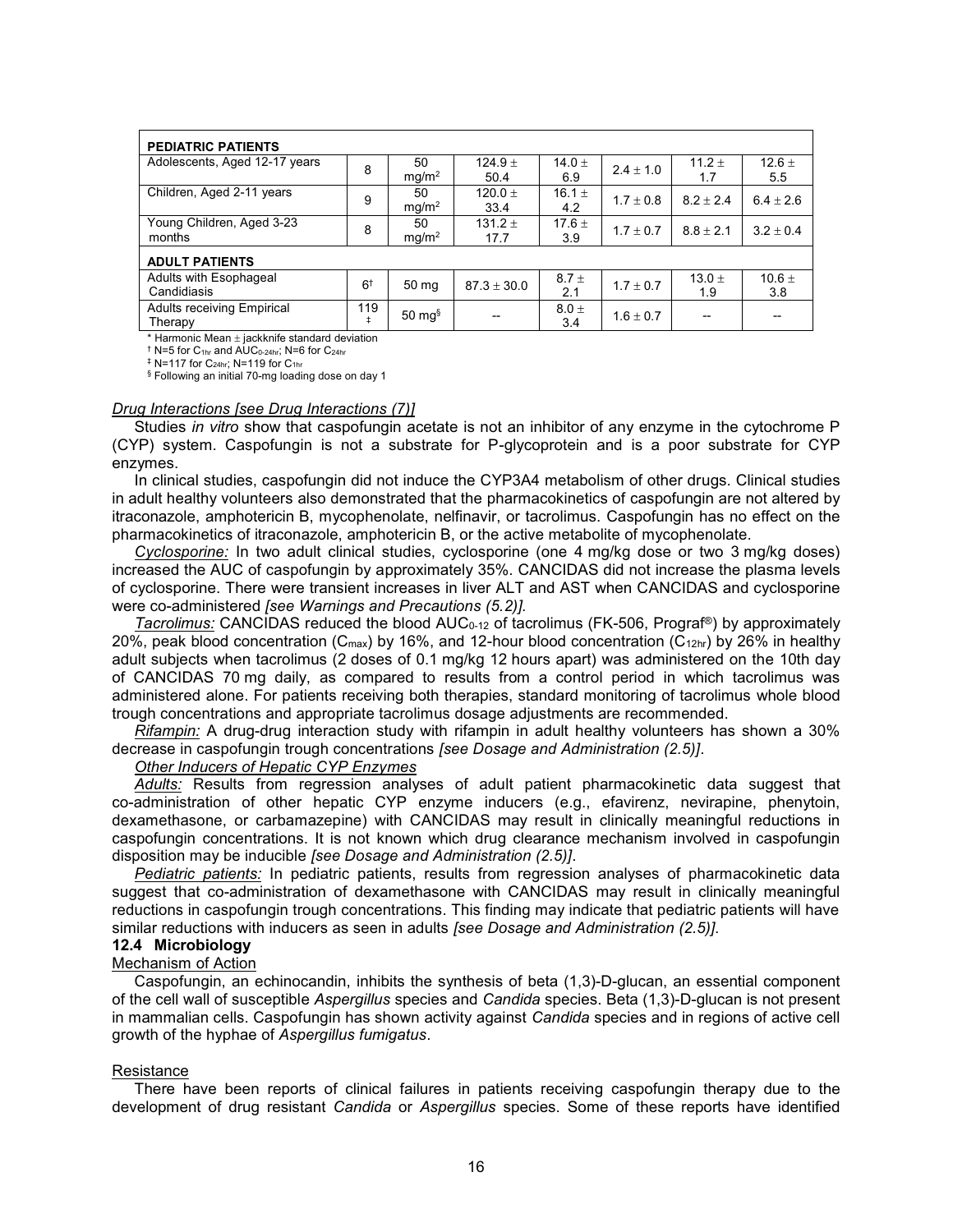specific mutations in the Fks subunits, encoded by the *fks*1 and/or *fks*2 genes, of the glucan synthase enzyme. These mutations are associated with higher MICs and breakthrough infection. *Candida* species that exhibit reduced susceptibility to caspofungin as a result of an increase in the chitin content of the fungal cell wall have also been identified, although the significance of this phenomenon *in vivo* is not well known.

#### Interaction With Other Antimicrobials

Studies *in vitro* and *in vivo* of caspofungin, in combination with amphotericin B, suggest no antagonism of antifungal activity against either *A. fumigatus* or *C. albicans*. The clinical significance of these results is unknown.

# Antimicrobial Activity

Caspofungin has been shown to be active against most strains of the following microorganisms both *in vitro* and in clinical infections *[see Indications and Usage (1)]*:

*Aspergillus flavus Aspergillus fumigatus Aspergillus terreus Candida albicans Candida glabrata Candida guilliermondii Candida krusei Candida parapsilosis Candida tropicalis*

#### Susceptibility Testing

For specific information regarding susceptibility test interpretive criteria and associated test methods and quality control standards recognized by FDA for caspofungin, please see:

<https://www.fda.gov/STIC.>

# **13 NONCLINICAL TOXICOLOGY**

#### **13.1 Carcinogenesis, Mutagenesis, Impairment of Fertility**

No long-term studies in animals have been performed to evaluate the carcinogenic potential of caspofungin.

Caspofungin did not show evidence of mutagenic or genotoxic potential when evaluated in the following *in vitro* assays: bacterial (Ames) and mammalian cell (V79 Chinese hamster lung fibroblasts) mutagenesis assays, the alkaline elution/rat hepatocyte DNA strand break test, and the chromosome aberration assay in Chinese hamster ovary cells. Caspofungin was not genotoxic when assessed in the mouse bone marrow chromosomal test at doses up to 12.5 mg/kg (equivalent to a human dose of 1 mg/kg based on body surface area comparisons), administered intravenously.

Fertility and reproductive performance were not affected by the intravenous administration of caspofungin to rats at doses up to 5 mg/kg. At 5 mg/kg exposures were similar to those seen in patients treated with the 70-mg dose.

# **13.2 Animal Toxicology and/or Pharmacology**

In one 5-week study in monkeys at doses which produced exposures approximately 4 to 6 times those seen in adult patients treated with a 70-mg dose, scattered small foci of subcapsular necrosis were observed microscopically in the livers of some animals (2/8 monkeys at 5 mg/kg and 4/8 monkeys at 8 mg/kg); however, this histopathological finding was not seen in another study of 27 weeks duration at similar doses.

No treatment-related findings were seen in a 5-week study in infant monkeys at doses which produced exposures approximately 3 times those achieved in pediatric patients receiving a maintenance dose of 50 mg/m<sup>2</sup>daily.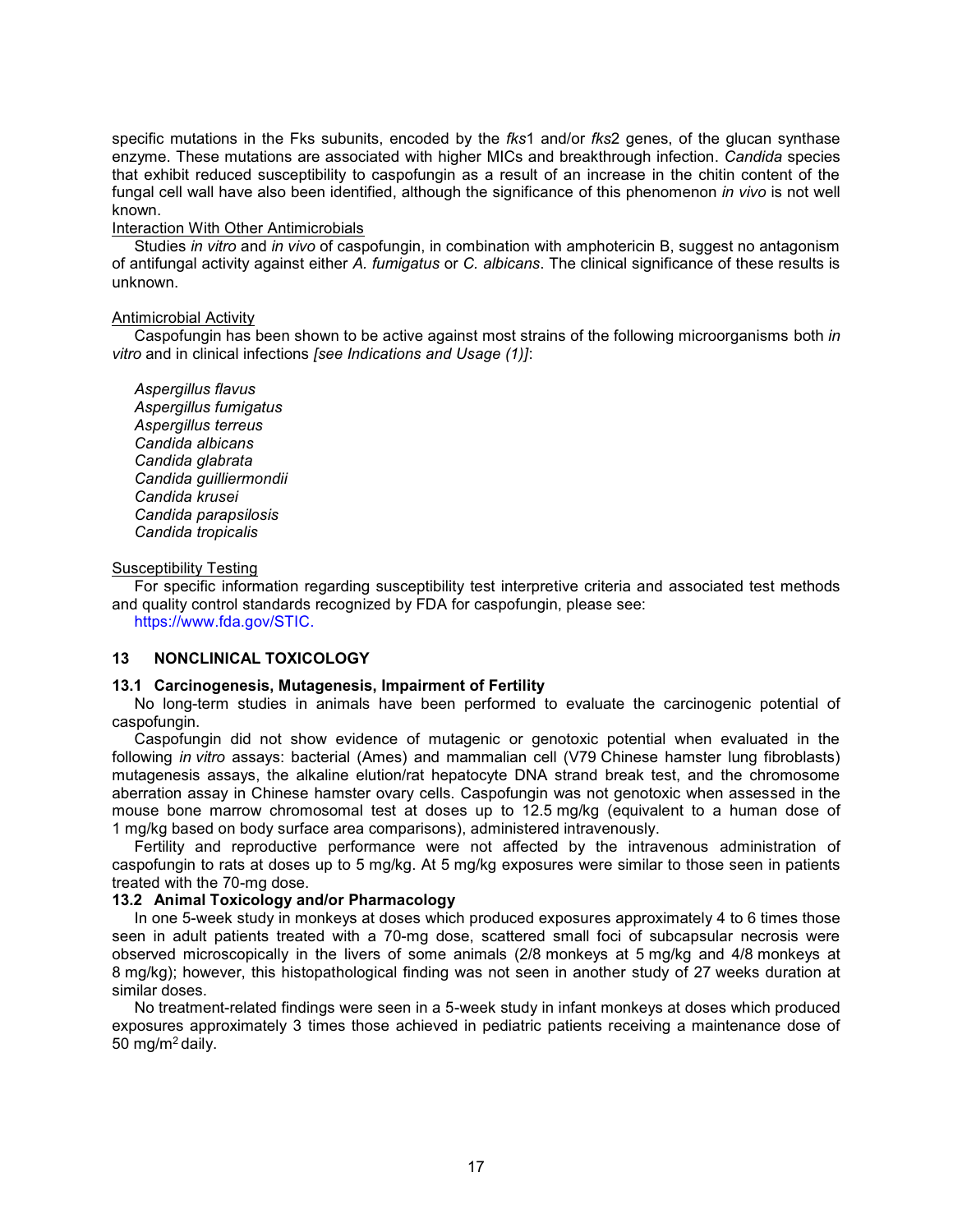#### **14 CLINICAL STUDIES**

#### **14.1 Empirical Therapy in Febrile, Neutropenic Patients**

A double-blind study enrolled 1111 febrile, neutropenic (<500 cells/mm<sup>3</sup> ) patients who were randomized to treatment with daily doses of CANCIDAS (50 mg/day following a 70-mg loading dose on Day 1) or AmBisome (3 mg/kg/day). Patients were stratified based on risk category (high-risk patients had undergone allogeneic stem cell transplantation or had relapsed acute leukemia) and on receipt of prior antifungal prophylaxis. Twenty-four percent of patients were high risk and 56% had received prior antifungal prophylaxis. Patients who remained febrile or clinically deteriorated following 5 days of therapy could receive 70 mg/day of CANCIDAS or 5 mg/kg/day of AmBisome. Treatment was continued to resolution of neutropenia (but not beyond 28 days unless a fungal infection was documented).

An overall favorable response required meeting each of the following criteria: no documented breakthrough fungal infections up to 7 days after completion of treatment, survival for 7 days after completion of study therapy, no discontinuation of the study drug because of drug-related toxicity or lack of efficacy, resolution of fever during the period of neutropenia, and successful treatment of any documented baseline fungal infection.

Based on the composite response rates, CANCIDAS was as effective as AmBisome in empirical therapy of persistent febrile neutropenia (see Table 9).

|                                                           |             |             | % Difference                       |
|-----------------------------------------------------------|-------------|-------------|------------------------------------|
|                                                           | CANCIDAS*   | AmBisome*   | (Confidence Interval) <sup>†</sup> |
| Number of Patients <sup>#</sup>                           | 556         | 539         |                                    |
| Overall Favorable Response                                | 190 (33.9%) | 181 (33.7%) | $0.2$ ( $-5.6, 6.0$ )              |
| No documented breakthrough fungal infection               | 527 (94.8%) | 515 (95.5%) | $-0.8$                             |
| Survival 7 days after end of treatment                    | 515 (92.6%) | 481 (89.2%) | 3.4                                |
| No discontinuation due to toxicity or lack of<br>efficacy | 499 (89.7%) | 461 (85.5%) | 4.2                                |
| Resolution of fever during neutropenia                    | 229 (41.2%) | 223 (41.4%) | $-0.2$                             |
|                                                           |             |             |                                    |

**Table 9: Favorable Response of Patients with Persistent Fever and Neutropenia**

CANCIDAS: 70 mg on Day 1, then 50 mg once daily for the remainder of treatment (daily dose increased to 70 mg for 73 patients); AmBisome: 3 mg/kg/day (daily dose increased to 5 mg/kg for 74 patients).

† Overall Response: estimated % difference adjusted for strata and expressed as CANCIDAS – AmBisome (95.2% CI); Individual

criteria presented above are not mutually exclusive. The percent difference calculated as CANCIDAS – AmBisome.

‡ Analysis population excluded subjects who did not have fever or neutropenia at study entry.

The rate of successful treatment of documented baseline infections, a component of the primary endpoint, was not statistically different between treatment groups.

The response rates did not differ between treatment groups based on either of the stratification variables: risk category or prior antifungal prophylaxis.

# **14.2 Candidemia and the Following other** *Candida* **Infections: Intra-Abdominal Abscesses, Peritonitis and Pleural Space Infections**

In a randomized, double-blind study, patients with a proven diagnosis of invasive candidiasis received daily doses of CANCIDAS (50 mg/day following a 70-mg loading dose on Day 1) or amphotericin B deoxycholate (0.6 to 0.7 mg/kg/day for non-neutropenic patients and 0.7 to 1 mg/kg/day for neutropenic patients). Patients were stratified by both neutropenic status and APACHE II score. Patients with *Candida* endocarditis, meningitis, or osteomyelitis were excluded from this study.

Patients who met the entry criteria and received one or more doses of IV study therapy were included in the modified intention-to-treat [MITT] analysis of response at the end of IV study therapy. A favorable response at this time point required both symptom/sign resolution/improvement and microbiological clearance of the *Candida* infection.

Two hundred thirty-nine patients were enrolled. Patient disposition is shown in Table 10.

#### **Table 10: Disposition in Candidemia and Other** *Candida* **Infections (Intra-abdominal abscesses, peritonitis, and pleural space infections)**

|                                                       | <b>CANCIDAS*</b> | <b>Amphotericin B</b> |
|-------------------------------------------------------|------------------|-----------------------|
| Randomized patients                                   | 114              | 125                   |
| Patients completing study <sup>†</sup>                | 63 (55.3%)       | 69 (55.2%)            |
| <b>DISCONTINUATIONS OF STUDY</b> <sup>†</sup>         |                  |                       |
| All Study Discontinuations                            | 51 (44.7%)       | 56 (44.8%)            |
| Study Discontinuations due to clinical adverse events | 39 (34.2%)       | 43 (34.4%)            |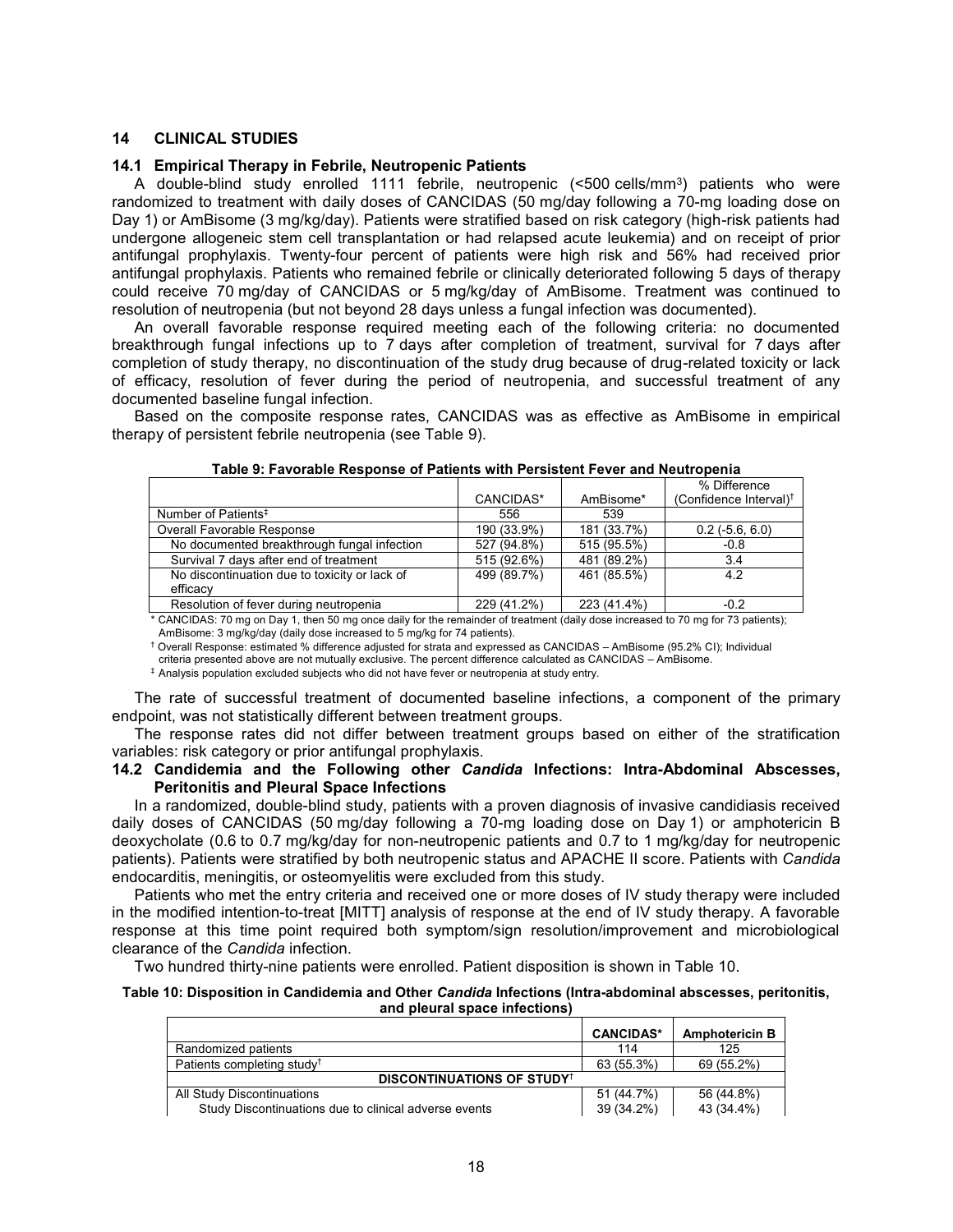| Study Discontinuations due to laboratory adverse events                     | $0(0\%)$   | $1(0.8\%)$ |
|-----------------------------------------------------------------------------|------------|------------|
| <b>DISCONTINUATIONS OF STUDY THERAPY</b>                                    |            |            |
| All Study Therapy Discontinuations                                          | 48 (42.1%) | 58 (46.4%) |
| Study Therapy Discontinuations due to clinical adverse events               | 30(26.3%)  | 37 (29.6%) |
| Study Therapy Discontinuations due to laboratory adverse events             | $1(0.9\%)$ | $7(5.6\%)$ |
| Study Therapy Discontinuations due to all drug-related <sup>‡</sup> adverse | $3(2.6\%)$ | 29 (23.2%) |
| events                                                                      |            |            |

\* Patients received CANCIDAS 70 mg on Day 1, then 50 mg once daily for the remainder of their treatment.

† Study defined as study treatment period and 6-8 week follow-up period.

‡ Determined by the investigator to be possibly, probably, or definitely drug-related.

Of the 239 patients enrolled, 224 met the criteria for inclusion in the MITT population (109 treated with CANCIDAS and 115 treated with amphotericin B). Of these 224 patients, 186 patients had candidemia (92 treated with CANCIDAS and 94 treated with amphotericin B). The majority of the patients with candidemia were non-neutropenic (87%) and had an APACHE II score less than or equal to 20 (77%) in both arms. Most candidemia infections were caused by *C. albicans* (39%), followed by *C. parapsilosis* (20%), *C. tropicalis* (17%), *C. glabrata* (8%), and *C. krusei* (3%).

At the end of IV study therapy, CANCIDAS was comparable to amphotericin B in the treatment of candidemia in the MITT population. For the other efficacy time points (Day 10 of IV study therapy, end of all antifungal therapy, 2-week post-therapy follow-up, and 6- to 8-week post-therapy follow-up), CANCIDAS was as effective as amphotericin B.

Outcome, relapse and mortality data are shown in Table 11.

| Table 11: Outcomes, Relapse, & Mortality in Candidemia and Other <i>Candida</i> Infections (Intra-abdominal |  |
|-------------------------------------------------------------------------------------------------------------|--|
| abscesses, peritonitis, and pleural space infections)                                                       |  |

|                                                                 | CANCIDAS*      | Amphotericin B                                  | % Difference <sup>†</sup> after |
|-----------------------------------------------------------------|----------------|-------------------------------------------------|---------------------------------|
|                                                                 |                |                                                 | adjusting for strata            |
|                                                                 |                |                                                 | (Confidence                     |
|                                                                 |                |                                                 | Interval $)^{\ddagger}$         |
| Number of MITT <sup>§</sup> patients                            | 109            | 115                                             |                                 |
| <b>FAVORABLE OUTCOMES (MITT) AT THE END OF IV STUDY THERAPY</b> |                |                                                 |                                 |
| All MITT patients                                               | 81/109 (74.3%) | 78/115 (67.8%)                                  | $7.5(-5.4, 20.3)$               |
| Candidemia                                                      | 67/92 (72.8%)  | 63/94 (67.0%)                                   | $7.0$ ( $-7.0$ , $21.1$ )       |
| Neutropenic                                                     | 6/14(43%)      | 5/10 (50%)                                      |                                 |
| Non-neutropenic                                                 | 61/78 (78%)    | 58/84 (69%)                                     |                                 |
| Endophthalmitis                                                 | 0/1            | 2/3                                             |                                 |
| <b>Multiple Sites</b>                                           | 4/5            | 4/4                                             |                                 |
| Blood / Pleural                                                 | 1/1            | 1/1                                             |                                 |
| Blood / Peritoneal                                              | 1/1            | 1/1                                             |                                 |
| Blood / Urine                                                   |                | 1/1                                             |                                 |
| Peritoneal / Pleural                                            | 1/2            |                                                 |                                 |
| Abdominal / Peritoneal                                          |                | 1/1                                             |                                 |
| Subphrenic / Peritoneal                                         | 1/1            |                                                 |                                 |
|                                                                 |                | DISSEMINATED INFECTIONS, RELAPSES AND MORTALITY |                                 |
| Disseminated Infections in neutropenic                          | 4/14(28.6%)    | $3/10(30.0\%)$                                  |                                 |
| patients                                                        |                |                                                 |                                 |
| All relapses <sup>1</sup>                                       | 7/81 (8.6%)    | 8/78 (10.3%)                                    |                                 |
| Culture-confirmed relapse                                       | 5/81(6%)       | 2/78(3%)                                        |                                 |
| Overall study# mortality in MITT                                | 36/109 (33.0%) | 35/115 (30.4%)                                  |                                 |
| Mortality during study therapy                                  | 18/109 (17%)   | 13/115 (11%)                                    |                                 |
| Mortality attributed to Candida                                 | 4/109 (4%)     | 7/115 (6%)                                      |                                 |

\* Patients received CANCIDAS 70 mg on Day 1, then 50 mg once daily for the remainder of their treatment.

† Calculated as CANCIDAS – amphotericin B

‡ 95% CI for candidemia, 95.6% for all patients

§ Modified intention-to-treat

¶ Includes all patients who either developed a culture-confirmed recurrence of *Candida* infection or required antifungal therapy for the

treatment of a proven or suspected *Candida* infection in the follow-up period.

# Study defined as study treatment period and 6-8 week follow-up period.

In this study, the efficacy of CANCIDAS in patients with intra-abdominal abscesses, peritonitis and pleural space *Candida* infections was evaluated in 19 non-neutropenic patients. Two of these patients had concurrent candidemia. *Candida* was part of a polymicrobial infection that required adjunctive surgical drainage in 11 of these 19 patients. A favorable response was seen in 9 of 9 patients with peritonitis, 3 of 4 with abscesses (liver, parasplenic, and urinary bladder abscesses), 2 of 2 with pleural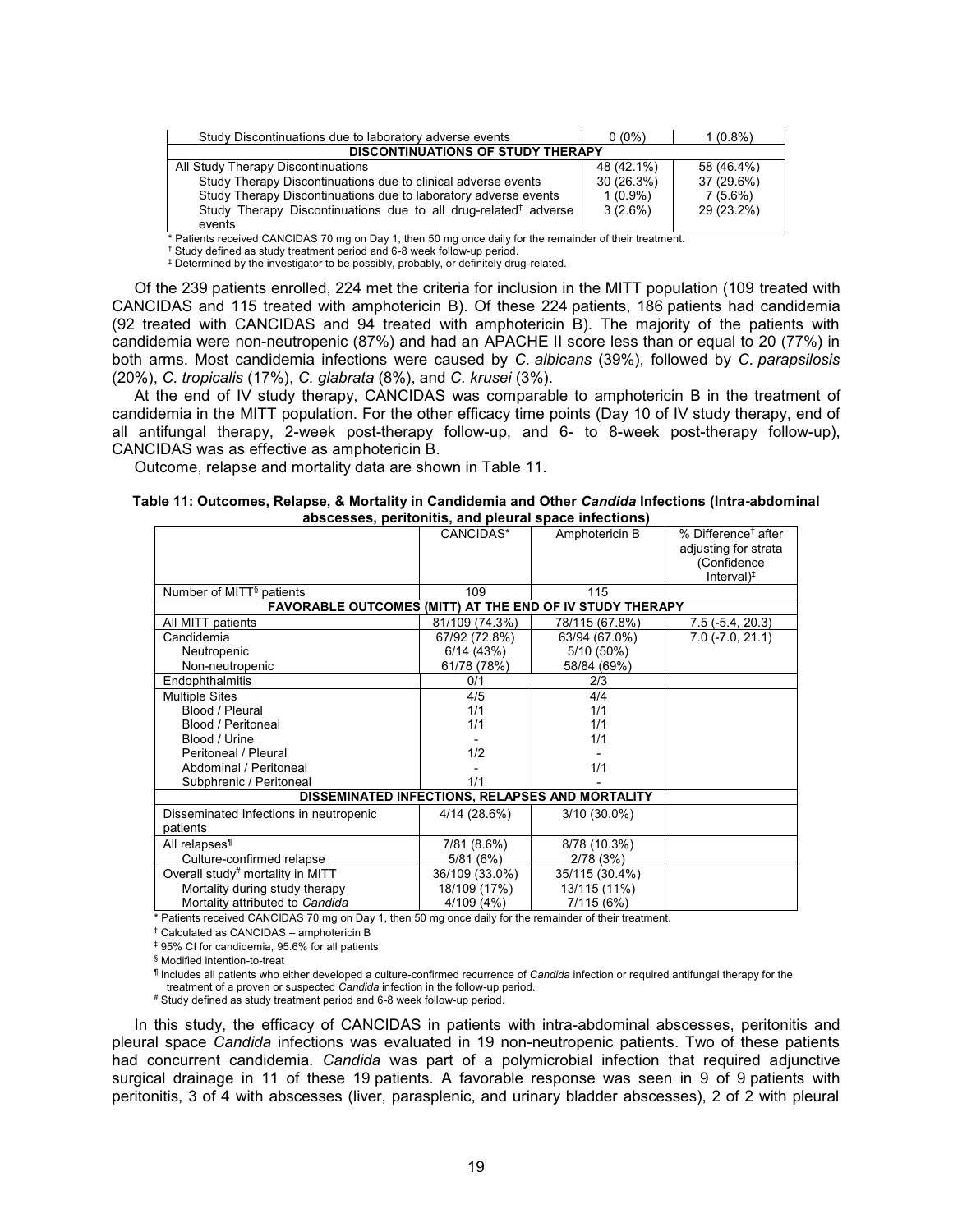space infections, 1 of 2 with mixed peritoneal and pleural infection, 1 of 1 with mixed abdominal abscess and peritonitis, and 0 of 1 with *Candida* pneumonia.

Overall, across all sites of infection included in the study, the efficacy of CANCIDAS was comparable to that of amphotericin B for the primary endpoint.

In this study, the efficacy data for CANCIDAS in neutropenic patients with candidemia were limited. In a separate compassionate use study, 4 patients with hepatosplenic candidiasis received prolonged therapy with CANCIDAS following other long-term antifungal therapy; three of these patients had a favorable response.

In a second randomized, double-blind study, 197 patients with proven invasive candidiasis received CANCIDAS 50 mg/day (following a 70-mg loading dose on Day 1) or CANCIDAS 150 mg/day. The diagnostic criteria, evaluation time points, and efficacy endpoints were similar to those employed in the prior study. Patients with *Candida* endocarditis, meningitis, or osteomyelitis were excluded. Although this study was designed to compare the safety of the two doses, it was not large enough to detect differences in rare or unexpected adverse events *[see Adverse Reactions (6.1)]*. The efficacy of CANCIDAS at the 150 mg daily dose was not significantly better than the efficacy of the 50-mg daily dose of CANCIDAS. The efficacy of doses higher than 50 mg daily in the other adult patients for whom CANCIDAS is indicated has not been evaluated.

#### **14.3 Esophageal Candidiasis (and information on oropharyngeal candidiasis)**

The safety and efficacy of CANCIDAS in the treatment of esophageal candidiasis was evaluated in one large, controlled, noninferiority, clinical trial and two smaller dose-response studies.

In all 3 studies, patients were required to have symptoms and microbiological documentation of esophageal candidiasis; most patients had advanced AIDS (with CD4 counts <50/mm<sup>3</sup> ).

Of the 166 patients in the large study who had culture-confirmed esophageal candidiasis at baseline, 120 had *Candida albicans* and 2 had *Candida tropicalis* as the sole baseline pathogen whereas 44 had mixed baseline cultures containing *C. albicans* and one or more additional *Candida* species.

In the large, randomized, double-blind study comparing CANCIDAS 50 mg/day versus intravenous fluconazole 200 mg/day for the treatment of esophageal candidiasis, patients were treated for an average of 9 days (range 7-21 days). Favorable overall response at 5 to 7 days following discontinuation of study therapy required both complete resolution of symptoms and significant endoscopic improvement. The definition of endoscopic response was based on severity of disease at baseline using a 4-grade scale and required at least a two-grade reduction from baseline endoscopic score or reduction to grade 0 for patients with a baseline score of 2 or less.

The proportion of patients with a favorable overall response was comparable for CANCIDAS and fluconazole as shown in Table 12.

#### **Table 12: Favorable Response Rates for Patients with Esophageal Candidiasis\***

|                                                                                                                       | CANCIDAS      | Fluconazole   | % Difference <sup>†</sup><br>(95% CI) |  |
|-----------------------------------------------------------------------------------------------------------------------|---------------|---------------|---------------------------------------|--|
| Dav 5-7 post-treatment                                                                                                | 66/81 (81.5%) | 80/94 (85.1%) | $-3.6$ ( $-14.7$ , $7.5$ )            |  |
| Anglysis excluded patients without documented esophageal candidiasis or patients not receiving at least 1 day of stud |               |               |                                       |  |

asis or patients not receiving at least 1 day of study therapy. † Calculated as CANCIDAS – fluconazole

The proportion of patients with a favorable symptom response was also comparable (90.1% and 89.4% for CANCIDAS and fluconazole, respectively). In addition, the proportion of patients with a favorable endoscopic response was comparable (85.2% and 86.2% for CANCIDAS and fluconazole, respectively).

As shown in Table 13, the esophageal candidiasis relapse rates at the Day 14 post-treatment visit were similar for the two groups. At the Day 28 post-treatment visit, the group treated with CANCIDAS had a numerically higher incidence of relapse; however, the difference was not statistically significant.

#### **Table 13: Relapse Rates at 14 and 28 Days Post-Therapy in Patients with Esophageal Candidiasis at Baseline**

|                                  | <b>CANCIDAS</b> | Fluconazole   | % Difference*<br>(95% CI) |
|----------------------------------|-----------------|---------------|---------------------------|
| Day 14 post-treatment            | 7/66 (10.6%)    | 6/76(7.9%)    | $2.7$ (-6.9, 12.3)        |
| Day 28 post-treatment            | 18/64 (28.1%)   | 12/72 (16.7%) | $11.5(-2.5, 25.4)$        |
| $*$ $Q$ -1-1-1-1-1-0 $Q$ ANQIDAQ | <b>A</b> 1 .    |               |                           |

Calculated as CANCIDAS – fluconazole

In this trial, which was designed to establish noninferiority of CANCIDAS to fluconazole for the treatment of esophageal candidiasis, 122 (70%) patients also had oropharyngeal candidiasis. A favorable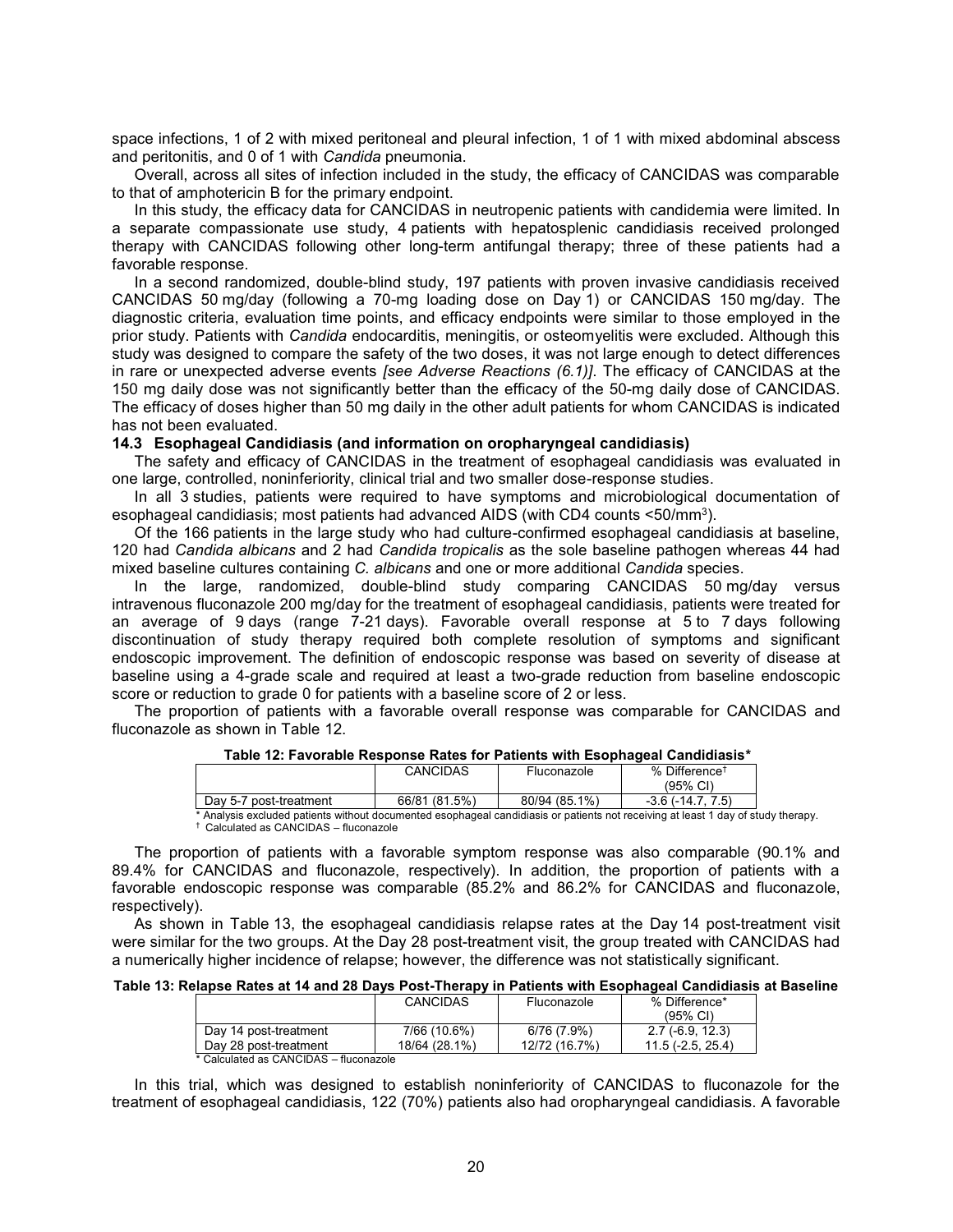response was defined as complete resolution of all symptoms of oropharyngeal disease and all visible oropharyngeal lesions. The proportion of patients with a favorable oropharyngeal response at the 5- to 7 day post-treatment visit was numerically lower for CANCIDAS; however, the difference was not statistically significant. Oropharyngeal candidiasis relapse rates at Day 14 and Day 28 post-treatment visits were statistically significantly higher for CANCIDAS than for fluconazole. The results are shown in Table 14.

| Table 14: Oropharyngeal Candidiasis Response Rates at 5 to 7 Days Post-Therapy and Relapse Rates at |  |  |
|-----------------------------------------------------------------------------------------------------|--|--|
| 14 and 28 Days Post-Therapy in Patients with Oropharyngeal and Esophageal Candidiasis at Baseline   |  |  |

|                                          | <b>CANCIDAS</b> | Fluconazole   | % Difference*<br>$(95\% \text{ Cl})$ |
|------------------------------------------|-----------------|---------------|--------------------------------------|
| Response Rate Day 5-7 post-<br>treatment | 40/56 (71.4%)   | 55/66 (83.3%) | $-11.9$ ( $-26.8$ , 3.0)             |
| Relapse Rate Day 14 post-treatment       | 17/40 (42.5%)   | 7/53 (13.2%)  | 29.3 (11.5, 47.1)                    |
| Relapse Rate Day 28 post-treatment       | 23/39 (59.0%)   | 18/51 (35.3%) | 23.7 (3.4, 43.9)                     |
| * Calculated as CANCIDAS - fluconazole   |                 |               |                                      |

The results from the two smaller dose-ranging studies corroborate the efficacy of CANCIDAS for esophageal candidiasis that was demonstrated in the larger study.

CANCIDAS was associated with favorable outcomes in 7 of 10 esophageal *C. albicans* infections refractory to at least 200 mg of fluconazole given for 7 days, although the *in vitro* susceptibility of the infecting isolates to fluconazole was not known.

#### **14.4 Invasive Aspergillosis**

Sixty-nine patients between the ages of 18 and 80 with invasive aspergillosis were enrolled in an open-label, noncomparative study to evaluate the safety, tolerability, and efficacy of CANCIDAS. Enrolled patients had previously been refractory to or intolerant of other antifungal therapy(ies). Refractory patients were classified as those who had disease progression or failed to improve despite therapy for at least 7 days with amphotericin B, lipid formulations of amphotericin B, itraconazole, or an investigational azole with reported activity against *Aspergillus*. Intolerance to previous therapy was defined as a doubling of creatinine (or creatinine 2.5 mg/dL while on therapy), other acute reactions, or infusion-related toxicity. To be included in the study, patients with pulmonary disease must have had definite (positive tissue histopathology or positive culture from tissue obtained by an invasive procedure) or probable (positive radiographic or computed tomography evidence with supporting culture from bronchoalveolar lavage or sputum, galactomannan enzyme-linked immunosorbent assay, and/or polymerase chain reaction) invasive aspergillosis. Patients with extrapulmonary disease had to have definite invasive aspergillosis. Patients were administered a single 70-mg loading dose of CANCIDAS and subsequently dosed with 50 mg daily. The mean duration of therapy was 33.7 days, with a range of 1 to 162 days.

An independent expert panel evaluated patient data, including diagnosis of invasive aspergillosis, response and tolerability to previous antifungal therapy, treatment course on CANCIDAS, and clinical outcome.

A favorable response was defined as either complete resolution (complete response) or clinically meaningful improvement (partial response) of all signs and symptoms and attributable radiographic findings. Stable, nonprogressive disease was considered to be an unfavorable response.

Among the 69 patients enrolled in the study, 63 met entry diagnostic criteria and had outcome data; and of these, 52 patients received treatment for greater than 7 days. Fifty-three (84%) were refractory to previous antifungal therapy and 10 (16%) were intolerant. Forty-five patients had pulmonary disease and 18 had extrapulmonary disease. Underlying conditions were hematologic malignancy (N=24), allogeneic bone marrow transplant or stem cell transplant (N=18), organ transplant (N=8), solid tumor (N=3), or other conditions (N=10). All patients in the study received concomitant therapies for their other underlying conditions. Eighteen patients received tacrolimus and CANCIDAS concomitantly, of whom 8 also received mycophenolate mofetil.

Overall, the expert panel determined that 41% (26/63) of patients receiving at least one dose of CANCIDAS had a favorable response. For those patients who received greater than 7 days of therapy with CANCIDAS, 50% (26/52) had a favorable response. The favorable response rates for patients who were either refractory to or intolerant of previous therapies were 36% (19/53) and 70% (7/10), respectively. The response rates among patients with pulmonary disease and extrapulmonary disease were 47% (21/45) and 28% (5/18), respectively. Among patients with extrapulmonary disease, 2 of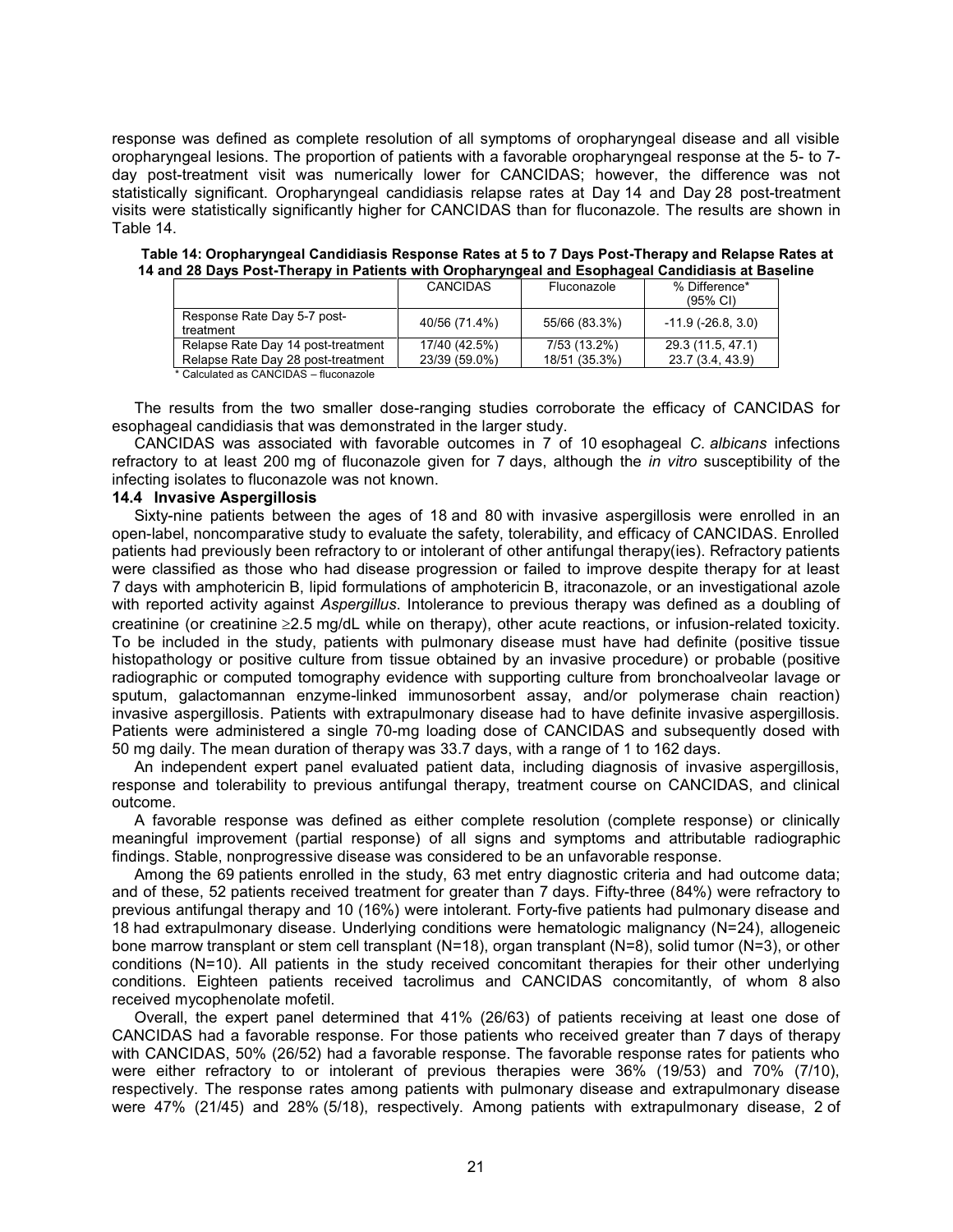8 patients who also had definite, probable, or possible CNS involvement had a favorable response. Two of these 8 patients had progression of disease and manifested CNS involvement while on therapy.

CANCIDAS is effective for the treatment of invasive aspergillosis in patients who are refractory to or intolerant of itraconazole, amphotericin B, and/or lipid formulations of amphotericin B. However, the efficacy of CANCIDAS for initial treatment of invasive aspergillosis has not been evaluated in comparatorcontrolled clinical studies.

#### **14.5 Pediatric Patients**

The safety and efficacy of CANCIDAS were evaluated in pediatric patients 3 months to 17 years of age in two prospective, multicenter clinical trials.

The first study, which enrolled 82 patients between 2 to 17 years of age, was a randomized, doubleblind study comparing CANCIDAS (50 mg/m² IV once daily following a 70-mg/m² loading dose on Day 1 [not to exceed 70 mg daily]) to AmBisome (3 mg/kg IV daily) in a 2:1 treatment fashion (56 on caspofungin, 26 on AmBisome) as empirical therapy in pediatric patients with persistent fever and neutropenia. The study design and criteria for efficacy assessment were similar to the study in adult patients *[see Clinical Studies (14.1)].* Patients were stratified based on risk category (high-risk patients had undergone allogeneic stem cell transplantation or had relapsed acute leukemia). Twenty-seven percent of patients in both treatment groups were high risk. Favorable overall response rates of pediatric patients with persistent fever and neutropenia are presented in Table 15.

|                            | <b>CANCIDAS</b> | AmBisome*      |
|----------------------------|-----------------|----------------|
| Number of Patients         | 56              | 25             |
| Overall Favorable Response | 26/56 (46.4%)   | $8/25(32.0\%)$ |
| High risk                  | $9/15(60.0\%)$  | $0/7(0.0\%)$   |
| Low risk                   | 17/41 (41.5%)   | $8/18(44.4\%)$ |

**Table 15: Favorable Overall Response Rates of Pediatric Patients with Persistent Fever and Neutropenia**

\*One patient excluded from analysis due to no fever at study entry.

The second study was a prospective, open-label, non-comparative study estimating the safety and efficacy of caspofungin in pediatric patients (ages 3 months to 17 years) with candidemia and other *Candida* infections, esophageal candidiasis, and invasive aspergillosis (as salvage therapy). The study employed diagnostic criteria which were based on established EORTC/MSG criteria of proven or probable infection; these criteria were similar to those criteria employed in the adult studies for these various indications. Similarly, the efficacy time points and endpoints used in this study were similar to those employed in the corresponding adult studies *[see Clinical Studies (14.2, 14.3, and 14.4)].* All patients received CANCIDAS at 50 mg/m² IV once daily following a 70-mg/m² loading dose on Day 1 (not to exceed 70 mg daily). Among the 49 enrolled patients who received CANCIDAS, 48 were included in the efficacy analysis (one patient excluded due to not having a baseline *Aspergillus* or *Candida* infection). Of these 48 patients, 37 had candidemia or other *Candida* infections, 10 had invasive aspergillosis, and 1 patient had esophageal candidiasis. Most candidemia and other *Candida* infections were caused by *C. albicans* (35%), followed by *C. parapsilosis* (22%), *C. tropicalis* (14%), and *C. glabrata* (11%). The favorable response rate, by indication, at the end of caspofungin therapy was as follows: 30/37 (81%) in candidemia or other *Candida* infections, 5/10 (50%) in invasive aspergillosis, and 1/1 in esophageal candidiasis.

# **15 REFERENCES**

1. Mosteller RD: Simplified Calculation of Body Surface Area. N Engl J Med 1987 Oct 22;317(17): 1098 (letter).

# **16 HOW SUPPLIED/STORAGE AND HANDLING**

# *How Supplied*

CANCIDAS 50 mg is a lyophilized white to off-white cake or powder for intravenous infusion supplied in single-dose vials with a red aluminum band and a plastic cap.

**NDC** 0006-3822-10 supplied as one single-dose vial.